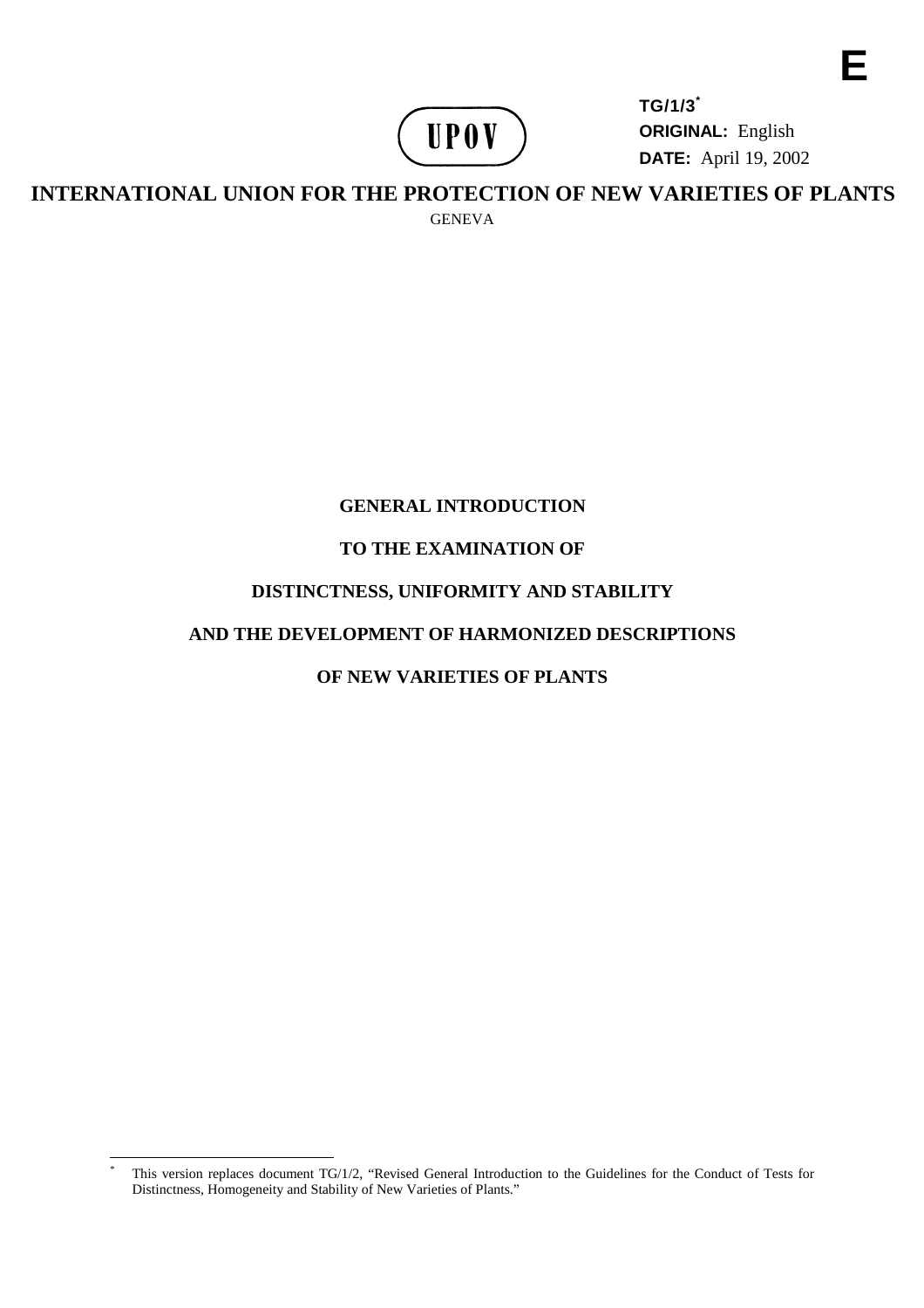# **TABLEOFCONTENTS**

|     |                                                                                       | CHAPTER2 -THEEXAM INATIONOFDISTINCTN ESS, UNIFORMITYAND STABILITY                                              |  |  |
|-----|---------------------------------------------------------------------------------------|----------------------------------------------------------------------------------------------------------------|--|--|
|     |                                                                                       |                                                                                                                |  |  |
| 2.1 |                                                                                       |                                                                                                                |  |  |
| 2.2 |                                                                                       |                                                                                                                |  |  |
| 2.3 |                                                                                       |                                                                                                                |  |  |
| 2.4 |                                                                                       |                                                                                                                |  |  |
| 2.5 |                                                                                       |                                                                                                                |  |  |
|     |                                                                                       |                                                                                                                |  |  |
|     |                                                                                       |                                                                                                                |  |  |
|     |                                                                                       | 2.5.3 FactorsThatMayA ffecttheExpressionoftheCharacteristicsofaVariety manufactures.7                          |  |  |
|     |                                                                                       | CHAPTER3 -COOPERAT IONINDUSTESTING manufactureation and content and the set of the set of the set of the set o |  |  |
| 3.1 |                                                                                       |                                                                                                                |  |  |
| 3.2 |                                                                                       |                                                                                                                |  |  |
|     |                                                                                       |                                                                                                                |  |  |
| 4.1 |                                                                                       |                                                                                                                |  |  |
| 4.2 |                                                                                       |                                                                                                                |  |  |
| 4.3 |                                                                                       |                                                                                                                |  |  |
| 4.4 |                                                                                       |                                                                                                                |  |  |
|     |                                                                                       |                                                                                                                |  |  |
|     |                                                                                       |                                                                                                                |  |  |
|     |                                                                                       |                                                                                                                |  |  |
| 4.5 |                                                                                       |                                                                                                                |  |  |
|     | 4.5.1                                                                                 |                                                                                                                |  |  |
|     |                                                                                       |                                                                                                                |  |  |
| 4.6 |                                                                                       |                                                                                                                |  |  |
|     |                                                                                       |                                                                                                                |  |  |
|     | 4.6.2                                                                                 |                                                                                                                |  |  |
|     |                                                                                       |                                                                                                                |  |  |
| 4.7 |                                                                                       |                                                                                                                |  |  |
| 4.8 |                                                                                       |                                                                                                                |  |  |
|     |                                                                                       |                                                                                                                |  |  |
| 5.1 |                                                                                       |                                                                                                                |  |  |
| 5.2 |                                                                                       |                                                                                                                |  |  |
|     |                                                                                       |                                                                                                                |  |  |
|     |                                                                                       |                                                                                                                |  |  |
| 5.3 |                                                                                       |                                                                                                                |  |  |
|     |                                                                                       |                                                                                                                |  |  |
|     | 5.3.2                                                                                 |                                                                                                                |  |  |
|     |                                                                                       |                                                                                                                |  |  |
|     | 5.3.3                                                                                 |                                                                                                                |  |  |
|     |                                                                                       |                                                                                                                |  |  |
|     |                                                                                       |                                                                                                                |  |  |
|     |                                                                                       |                                                                                                                |  |  |
|     |                                                                                       |                                                                                                                |  |  |
|     |                                                                                       | 5.3.3.3 UseofParentalFormulaforDistinctnessinHybridVarieties manufacture.netwith 15                            |  |  |
|     |                                                                                       |                                                                                                                |  |  |
|     | 5.4 InterpretationofObservationsfortheAssessmentofDistinctnessWithouttheApplicationof |                                                                                                                |  |  |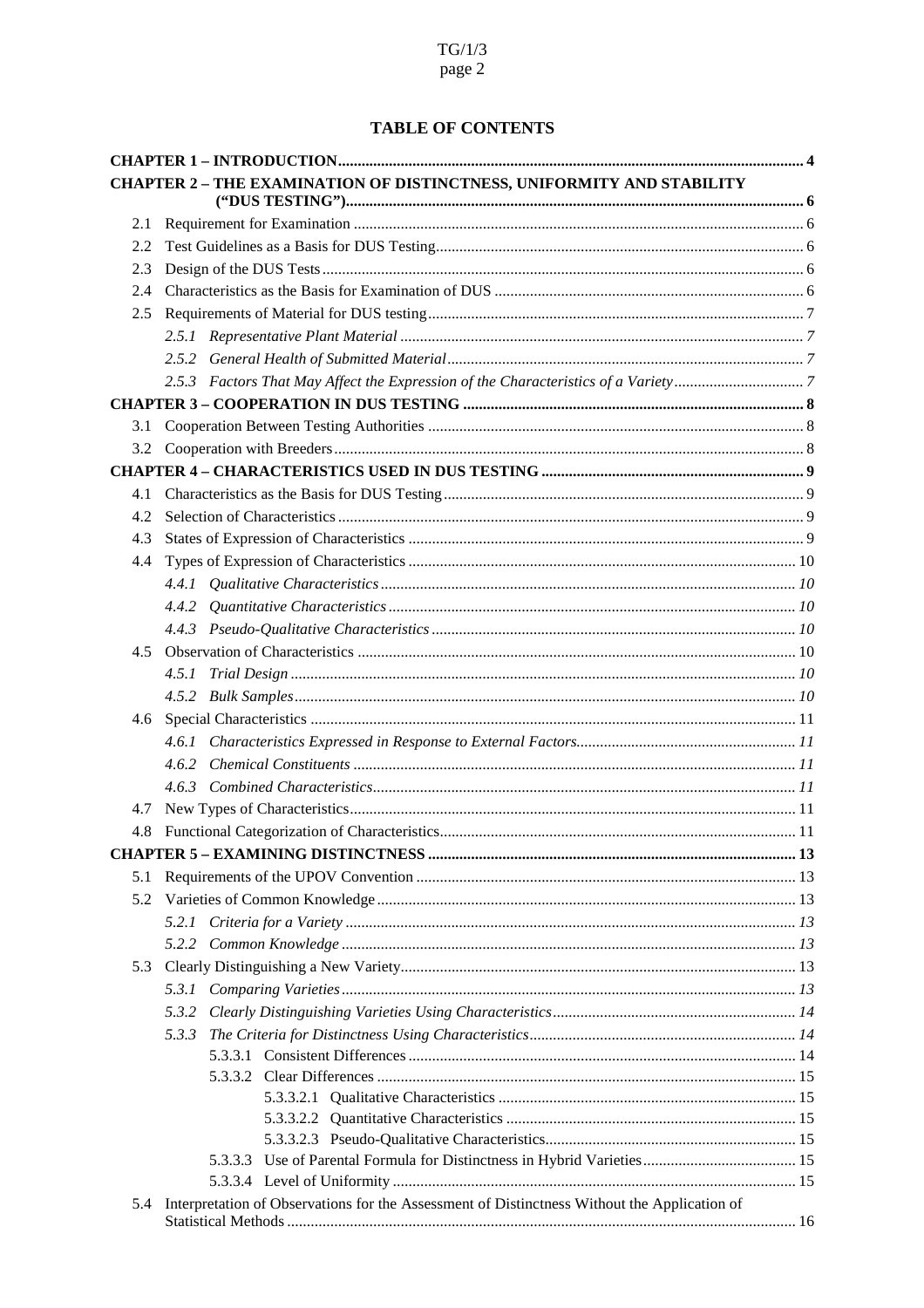# TG/1/3 page 3

#### **Table of Contents**

| 5.5 | InterpretationofObservationsfortheAssessmentofDistinctnesswiththeApplicationofStatistic |            |  |
|-----|-----------------------------------------------------------------------------------------|------------|--|
|     |                                                                                         |            |  |
|     | 5.5.2                                                                                   |            |  |
|     |                                                                                         |            |  |
|     |                                                                                         |            |  |
|     |                                                                                         |            |  |
|     | 5.5.3                                                                                   |            |  |
|     |                                                                                         |            |  |
|     |                                                                                         |            |  |
|     |                                                                                         |            |  |
|     |                                                                                         |            |  |
|     |                                                                                         |            |  |
|     |                                                                                         |            |  |
|     |                                                                                         |            |  |
|     |                                                                                         |            |  |
| 6.1 |                                                                                         |            |  |
| 6.2 |                                                                                         |            |  |
| 6.3 | LevelofUniformityAccordingtotheParticularFeaturesofPropagation manufactures (19         |            |  |
| 6.4 |                                                                                         |            |  |
|     | 6.4.1                                                                                   |            |  |
|     |                                                                                         |            |  |
|     |                                                                                         |            |  |
|     |                                                                                         |            |  |
|     | 6.4.1.3.1 VegetativelyPropagatedandTrulySelf -PollinatedVarieties  20                   |            |  |
|     | 6.4.1.3.2 MainlySelf-PollinatedVarietiesandInbredLinesofHy bridVarieties  20            |            |  |
|     |                                                                                         |            |  |
|     |                                                                                         |            |  |
|     |                                                                                         |            |  |
|     | 6.4.3                                                                                   |            |  |
|     |                                                                                         |            |  |
|     | 6.4.3.2 Single-CrossHybridVarietiesResultingfromInbredParentLines manufacturer 21       |            |  |
|     | 6.4.3.3 Single-CrossHybridVari etiesNotResultingExclusivelyFromInbredParentLines        | $\dots 21$ |  |
|     |                                                                                         |            |  |
|     |                                                                                         |            |  |
|     |                                                                                         |            |  |
| 7.1 |                                                                                         |            |  |
| 7.2 |                                                                                         |            |  |
| 7.3 |                                                                                         |            |  |
|     |                                                                                         |            |  |
|     |                                                                                         |            |  |
|     |                                                                                         |            |  |
| 8.1 |                                                                                         |            |  |
| 8.2 |                                                                                         |            |  |
|     | CHAPTER9 -CONDUCT OFDUSTESTINGINTH EABSENCEOFTESTGU IDELINES 25                         |            |  |
| 9.1 |                                                                                         |            |  |
| 9.2 |                                                                                         |            |  |
| 9.3 | DUSTestingProceduresforNewSpeciesorVarietyGroupings manufactures.com/manufactures-25    |            |  |
|     |                                                                                         |            |  |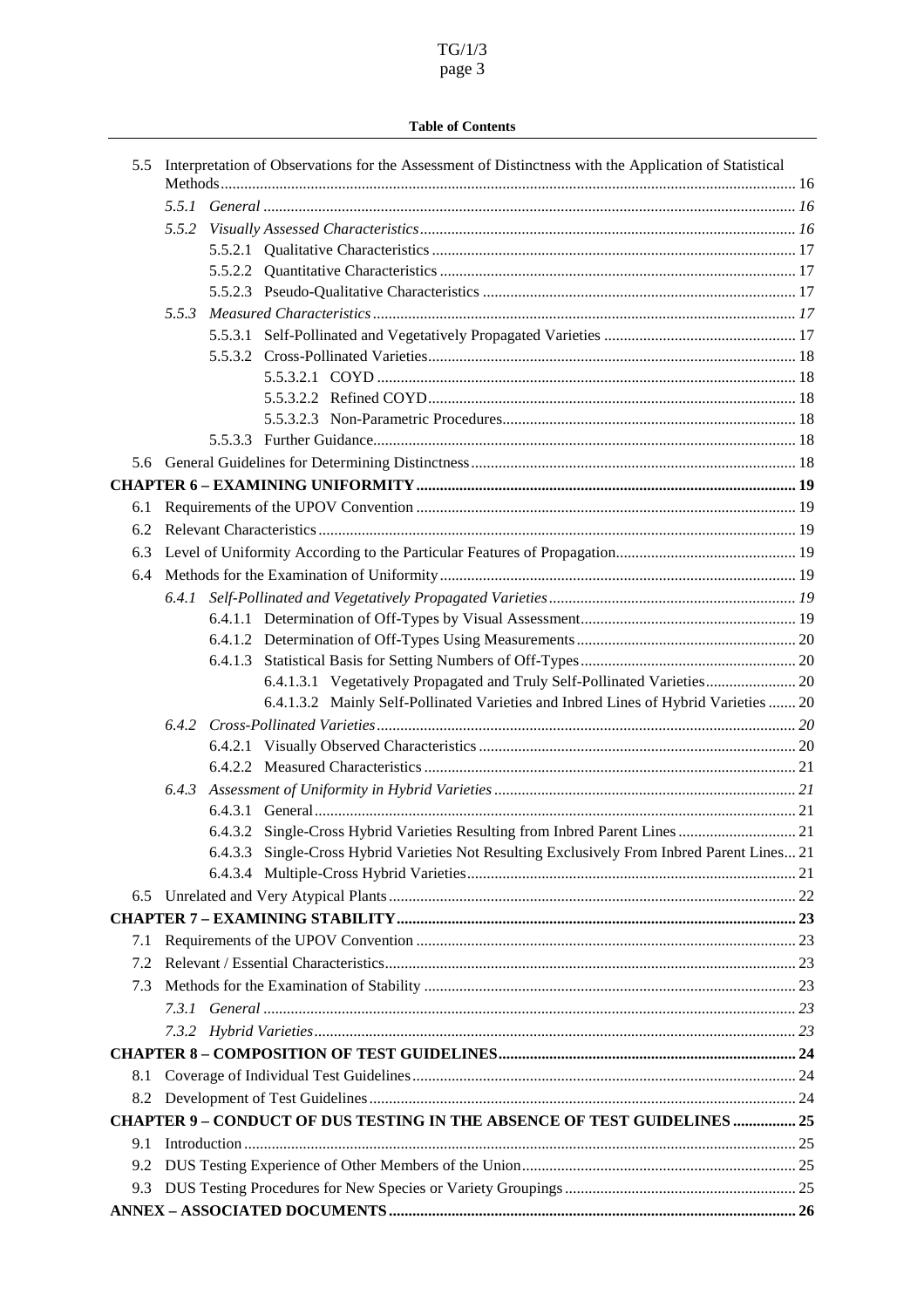#### **CHAPTER 1 – INTRODUC TION**

<span id="page-3-0"></span>1.1 According to Article 7 of the 196 1/1972 and 1978 Acts and Article 12 of the 1991 Act of the UPOV Convention, protection can only be granted in respect of a new plant variety after examination of the variety has shown that it complies with the requirements for protection laid down in those Acts and, in particular, that the variety is distinct (D) from any other variety whose existence is a matter of common knowledge at the time of the filing of the application (hereinafter referred to as a "variety of common knowledge") and that it is sufficed in the uniform (U) and stable (S), or "DUS" in short. The examination, or "DUS Test," is based mainly on growing tests, carried out by the authority competent for granting plant breeders' rights or by separate institutions, such as public research institutes, acting on behalf of that authority or, in some cases, on the basis of growing tests carried out by the breeder<sup>1</sup>. The examination generates a description of the variety, using its relevant characteristics (e.g. plant height, leaf shape, time of flowe ring), by which it can be defined as a variety interms of Article 1(vi) of the 1991 Act of the Convention.

1.2 The purpose of this document (hereinafter referred to as "the General Introduction"), and the associated series of documents specifying Test Gu idelines' Procedures (hereinafter referred to as "the TGP documents"), is to set out the principles which are used in the examination of DUS. The identification of those principles ensures that examination of new plant varieties is conducted in a harmonized way throughout the members of the Union <sup>2</sup> <sup>2</sup>. This harmonization is important because it facilitates cooperation in DUS testing and also helps to provide effective protection through the development of harmonized, internationally recognized descriptions of protected varieties.

1.3 The only binding obligations on members of the Union are those contained in the text of the UPOV Convention itself, and this document must not be interpreted in a way that is inconsistent with the relevant Act for the member of  $t$  he Union concerned. However, on the basis of practical experience, this General Introduction seeks to provide general guidance for the examination of all species in accordance with the UPOV Convention, and accordingly the document is adopted by the Council of UPOV. In addition, UPOV has developed "Guidelines for the Conduct of Tests for Distinctness, Uniformity and Stability," or "Test Guidelines", for many individual species or other variety groupings. The purpose of these Test Guidelines is to elaborat e certain of the principles contained in this document, and the associated TGP documents, into detailed practical guidance for the harmonized examination of DUS and, in particular, to identify appropriate characteristics for the examination of DUS and prod uction of harmonized variety descriptions. Test Guidelines developed prior to the adoption of this version of the General Introduction will have been developed in accordance with the version in existence at that time, and will be updated on the irrext rev ision.

1.4 The individual Test Guidelines are prepared by the appropriate Technical Working Party, which is composed of government appointed experts from each member of the Union with invited experts from other interested States and observer organizations . The main international non-governmental organizations in the field of plant breeding and the seed and plant industries are given the opportunity to comment on the drafts of Test Guidelines before their adoption, thus ensuring that the knowledge and expe rience of breeders and the seed and plant industries is taken into account. Once developed, the Test Guidelines are submitted for approval by the Technical Committee. The list of individual Test Guidelines adopted by UPOV and information on how to obtain copies of adopted

the successor in title of the first or second aforementioned person, as the case may be"

<sup>1</sup> Reference in this document to the term "breeder" should be understood as defined in Article 1(iv) of the 1991 Act of the UPOV Convention, i.e.

<sup>&</sup>quot; – the person who bred, or discovered and developed, avariety,

the person who is the employer of the aforementioned person or who has commissioned the latter's wo rk, where the laws of the relevant Contracting Party so provide, or

<sup>2</sup> The term "member of the Union" means a State party to the Act of 1961/1972 or the Act of 197 8, or a Contracting Party to the 1991 Act.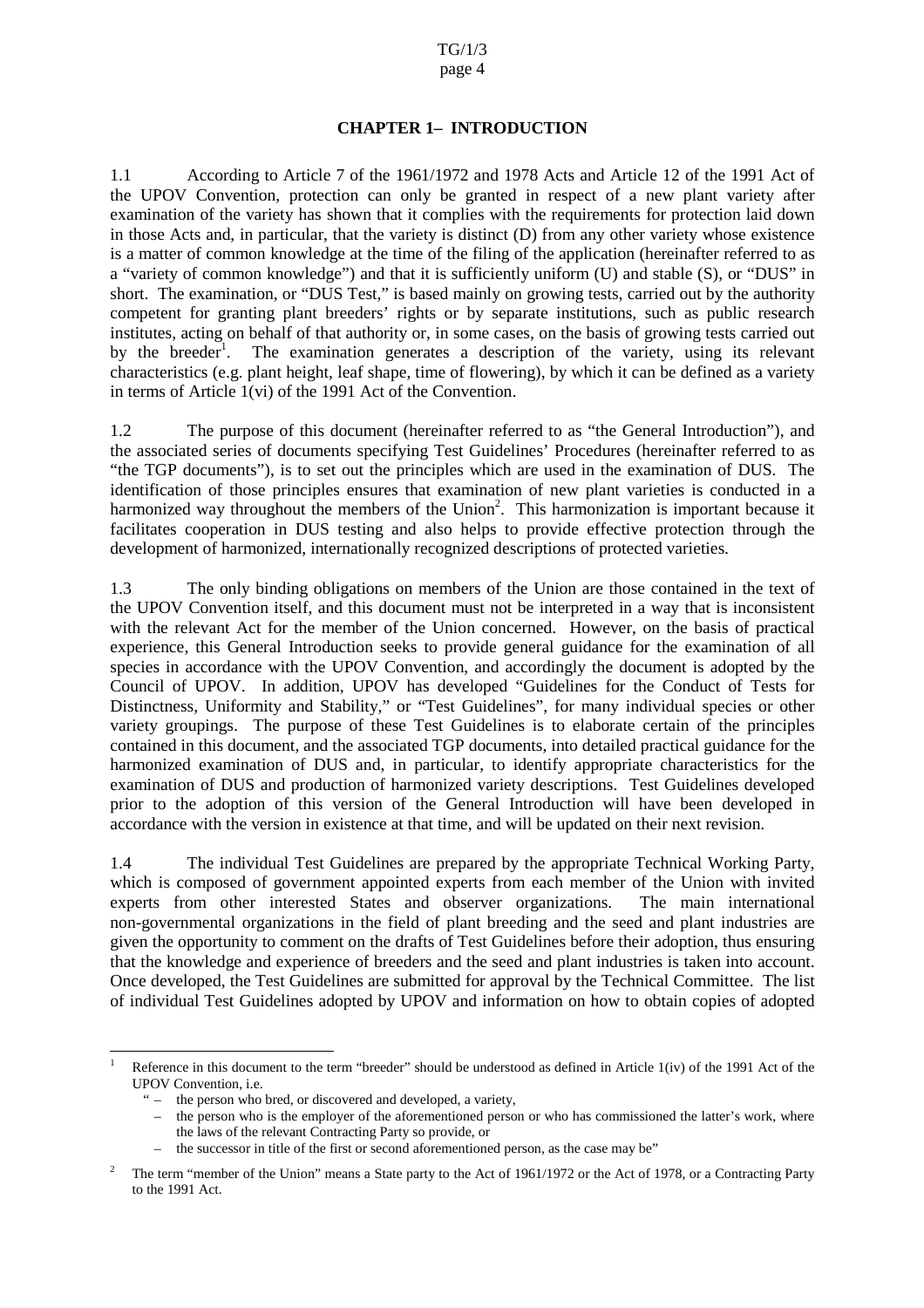Test Guidelines in electronic form can be found in document TGP/2, "List of Test Guidelines Adopted by UPOV."

1.5 This document seeks to address all aspects of DUS testing, in addition to providing guidance on the development of Test Gu idelines, and is the replacement for document TG/1/2, "Revised General Introduction to the Guidelines for the Conduct of Tests for Distinctness, Homogeneity and Stability of New Varieties of Plants," which, as the title suggests, has served as the introduction to Test Guidelines.

1.6 Although the Test Guidelines provide detailed practical guidance on certain aspects of the examination of DUS and identify appropriate characteristics for variety description, there are certain general aspects that apply acros s all Test Guidelines which it would not be appropriate to reproduce in all the individual Test Guidelines.

1.7 Another situation in which a DUS examiner would use the basic principles contained in the General Introduction, rather than following the detai led recommendations of the Test Guidelines, is where the circumstances of the DUS examination determine that the recommended approach may not be the most appropriate for a particular set of conditions. In these or other circumstances where the Test Guidel ines are not followed, the DUS examiner should consider how to proceed in a way that maintains, as far as possible, harmonization in DUS examination and variety description for that species.

1.8 In addition, the absence of Test Guidelines for the species or variety grouping concerned will obviously lead the DUS examiner to resort to this General Introduction, and there is a specific chapter (Chapter 9, "Conduct of DUS Testing in the Absence of Test Guidelines") in this document for such an eventuality.

1.9 In conclusion, it is important for any DUS examiner to be familiar with the principles of DUS examination set out in this document, and to consider them in conjunction with the appropriate individual Test Guidelines.

1.10 This document and the associate d TGP documents are kept under review by the Technical Committee. Members of the Union will receive updated documents direct from UPOV, but details of the current versions of all documents are available in document TGP/0, which readers are advised to consultif they are indoubt as to the validity of the documents in their possession.

1.11 A glossary of technical terms, including many used in this document, are catalogued in document TGP/14, "Glossary of Technical, Botanical and Statistical Terms Used in UPOV Documents."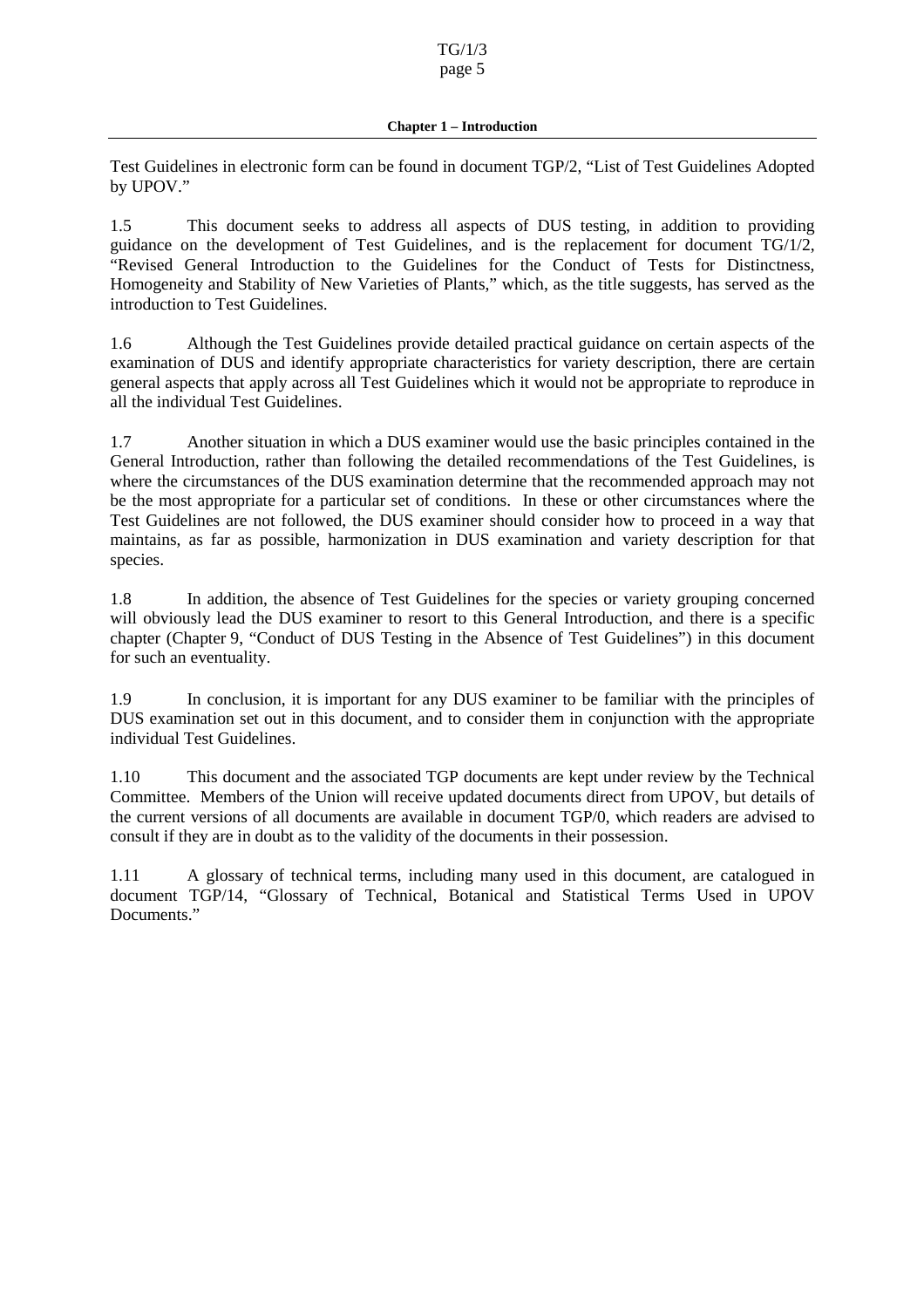#### **CHAPTER2 • THEEXAM INATIONOF DISTINCTNESS, UNIFOR MITY AND STABILITY ( "DUS TESTING")**

### <span id="page-5-0"></span>**2.1 Requirement for Examination**

The UPOV Convention (Article 7(1) of the 1961/1972 and 1978 Acts and Article 12 of the 1991 Act) requires that a vari ety be examined for compliance with the distinctness, uniformity and stability criteria. The 1991 Act of the UPOV Convention clarifies that, "In the course of the examination, the authority may grow the variety or carry out other necessary tests, cause th e growing of the variety or the carrying out of other necessary tests, or take into account the results of growing tests or other trials which have already been carried out."

### 2.2 TestGuidelines as a Basis for DUS Testing

2.2.1 Where UPOV has established specific Test Guidelines for a particular species, or other group(s) of varieties, these represent an agreed and harmonized approach for the examination of new varieties and, in conjunction with the basic principles contained in the General Introduction, should form the basis of the DUS test.

2.2.2 Where UPOV has not established individual Test Guidelines relevant to the variety to be examined, the examination should be carried out in accordance with the principles in this document and, in particular, the recommendations contained in Chapter 9, "Conduct of DUS Testing in the Absence of Test Guidelines." In particular, the recommendations in Chapter 9 are based on the approach whereby, in the absence of Test Guidelines, the DUS examiner proceeds in the sam e general way as if developing new Test Guidelines.

### 2.3 **Designofthe DUSTests**

The design of the growing trial or other tests, with regard to aspects such as the number of growing cycles, layout of the trial, number of plants to be examined and method of observation, is largely determined by the nature of the variety to be examined. Guidance on design is a key function of the Test Guidelines. Guidance on the development of Test Guidelines, including the design of the trials and tests, is provided ind ocument TGP/7, "Development of Test Guidelines."

### **2.4 Characteristics as the Basis for Examination of DUS**

2.4.1 For any variety to be capable of protection it must first be clearly defined. Only after a variety has been defined can it be finally examined for fulfillment of the DUS criteria required for protection. All Acts of the UPOV Convention have established that a variety is defined by its characteristics and that those characteristics are therefore the basis on which a variety can be examined for D US.

2.4.2 The 1991 Act of the UPOV Convention makes this clear by stating in Article 1(vi) that a variety is a plant grouping that can be "defined by the expression of the characteristics resulting from a given genotype or combination of genotypes" and can not "distinguished from any other plant grouping by the expression of at least one of the said characteristics."

2.4.3 In addition to their use in defining a variety, characteristics are the basis for examining distinctness, uniformity and stability.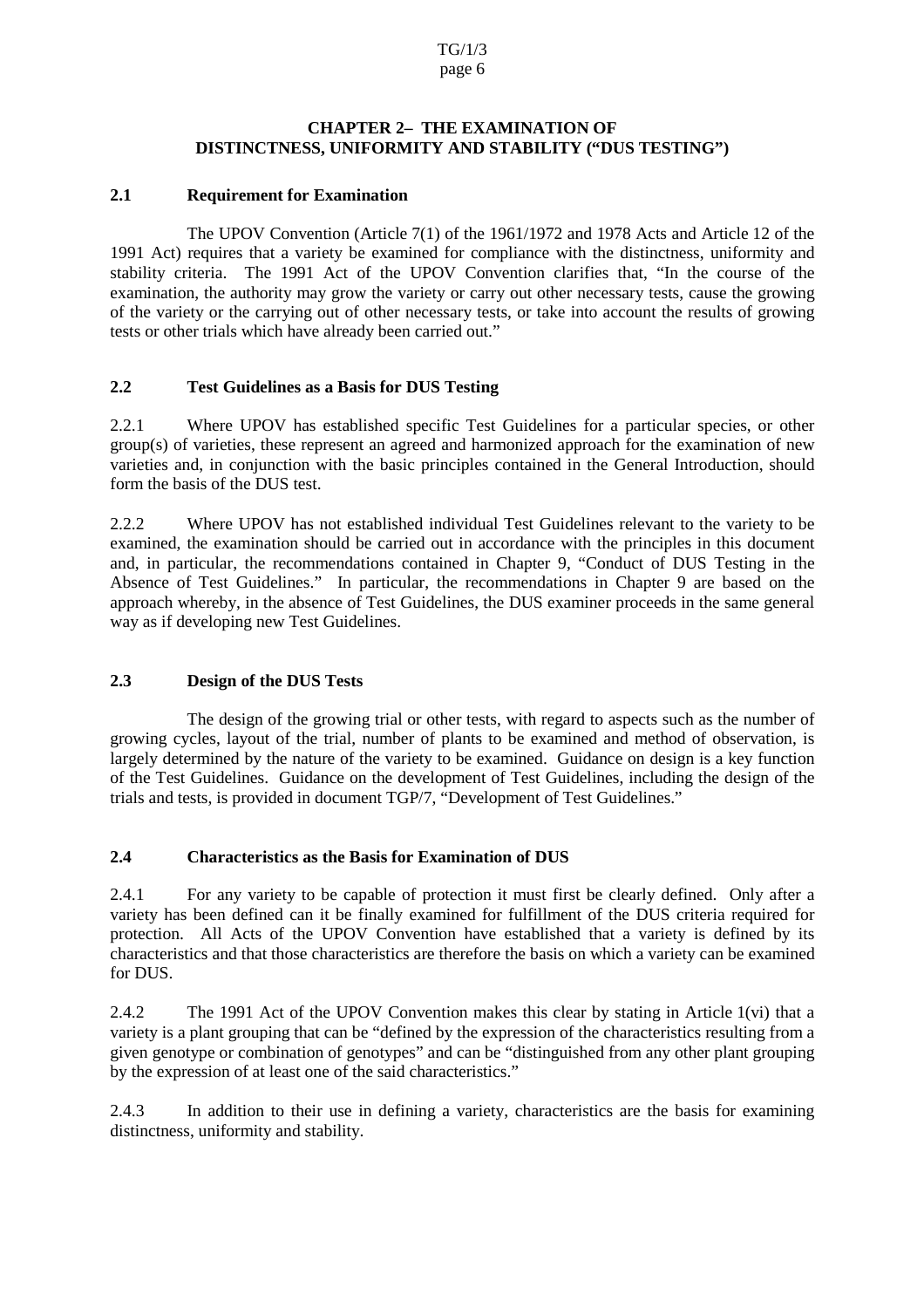#### **Chapter 2 – The Examination of Distinctness, Uniformity and Stability**

<span id="page-6-0"></span>2.4.4 In the 1961/1972 and 1978 Acts of the UPOV Convention, Article 6(1)(a) specifies that distinctness is established by a variety being "clearly distinguishable by one or more important characteristics," while Article  $6(1)(d)$  requires it to be stable in its "essential characteristics." Although the term characteristic is not specified in the criteria for uniformity, it is clearly implied that the uniformity requirement relates to the characteristics of the variety, given that they are the basis for distinctnessandstability.

2.4.5 In the 1991 Act of the UPOV Convention, Article 8 states that uniformity is assessed on the basis of a variety being "sufficiently uniform in its relevant characteristics," and Article 9 states that a variety is "deemed to be stable if its relevant characteristics remain unchanged after repeated propagation or, in the case of a particular cycle of propagation, at the end of each such cycle." The requirement in Article 1(vi) that a variety "can be distinguished from any other plant grouping by the expression of at least one of the said characteristics" means that a variety must be distinguishable by characteristics.

2.4.6 Chapter 4, "Characteristics Used in DUS Testing," considers the various aspects of characteristics fort heir use in DUS testing.

### **2.5 Requirements of Material for DUS testing**

#### 2.5.1 Representative Plant Material

The material to be submitted for the examination of DUS should be representative of the candidate variety. In the case of varieties with a particu lar cycle of propagation, such as hybrid and synthetic varieties, this means that the material tested should include the final stage in the cycle of propagation.

#### 2.5.2 General Health of Submitted Material

The plant material submitted for examination shou ld be visibly healthy, not lacking in vigor or affected by any important pests or diseases and, in the case of seed, should have sufficient germination capacity for the conduct of a satisfactory examination.

#### 2.5.3 Factors That May Affect the Expression of the Characteristics of a Variety

The expression of a characteristic or several characteristics of a variety may be affected by factors, such as pests and disease, chemical treatment (e.g. growth retardants or pesticides), effects of tissue culture, diffe rent rootstocks, scions taken from different growth phases of a tree, etc. In some cases (e.g. disease resistance), reaction to certain factors is intentionally used (see Chapter 4, section 4.6.1) as a characteristic in the DUS examination. However, wher ethe factor is not intended for DUS examination, it is important that its influence does not distort the DUS examination. Accordingly, depending on the circumstances, the testing authority should ensure either that:

(a) the varieties under test are all free of such factors or,

(b) that all varieties included in the DUS test, including varieties of common knowledge, are subject to the same factor and that it has an equal effect on all varieties or,

(c) in cases where a satisfactory examination could sti ll be undertaken, the affected characteristics are excluded from the DUS examination unless the true expression of the characteristic of the plant genotype can be determined, notwithstanding the presence of the factor.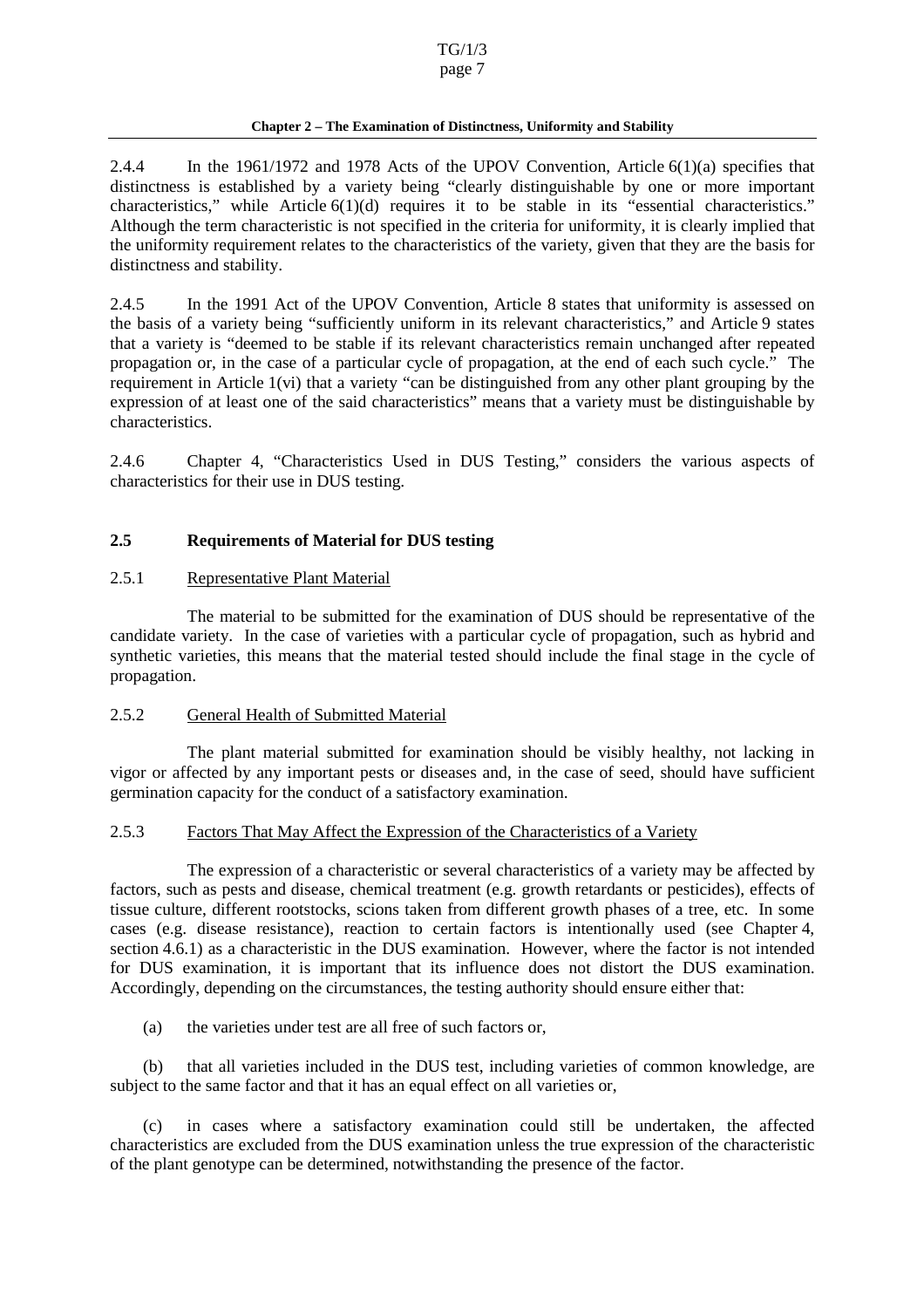# **CHAPTER 3 – COOPERAT ION IN DUS TESTI NG**

### <span id="page-7-0"></span>**3.1 Cooperation Between Testing Authorities**

3.1.1 Cooperation with other members of the Union can reduce the overall time, expense and number of examiners involved in the DUS tests, and minimize the work involved in the maintenance of variety collection s. For details of current international cooperation arrangements and a model administrative agreement for international cooperation in DUS testing, see document TGP/5, "Experience and Cooperation in DUST esting."

3.1.2 The ultimate form of internationa l cooperation is a "centralized" testing system, on a regional or global basis, where the entire examination is carried out by one authority on behalf of other members of the Union, regardless of the variety concerned or the breeder. This is possible if t environment, whethernatural or controlled, is suitable for the examination of all the relevant varieties.

### **3.2 Cooperation with Breeders**

3.2.1 In most countries, variety testing is administered by an official authority, although the breeders participa te in the growing tests to varying degrees.

3.2.2 Close cooperation with breeders has always been promoted by UPOV, even in the case of members of the Union with a strict system of government -conducted testing. Some members of the Union have a system whe reby breeders are asked to perform the whole test. They are required to conduct the DUS test and produce a test report in accordance with the principles contained in this document. The decision on DUS may be based entirely on the test report supplied by the breeder although the member of the Union may verify the results, for example, by independent examination and publication of the variety description.

3.2.3 UPOV has drawn up a list of conditions for the examination of a variety on the basis of DUS test s carried out by or on behalf of breeders. Details of the conditions are given in document TGP/6, "Arrangements for DUS Testing."

3.2.4 Document TGP/6, "Arrangements for DUS Testing" also gives useful information on the different possibilities of breeder involvement in the growing tests.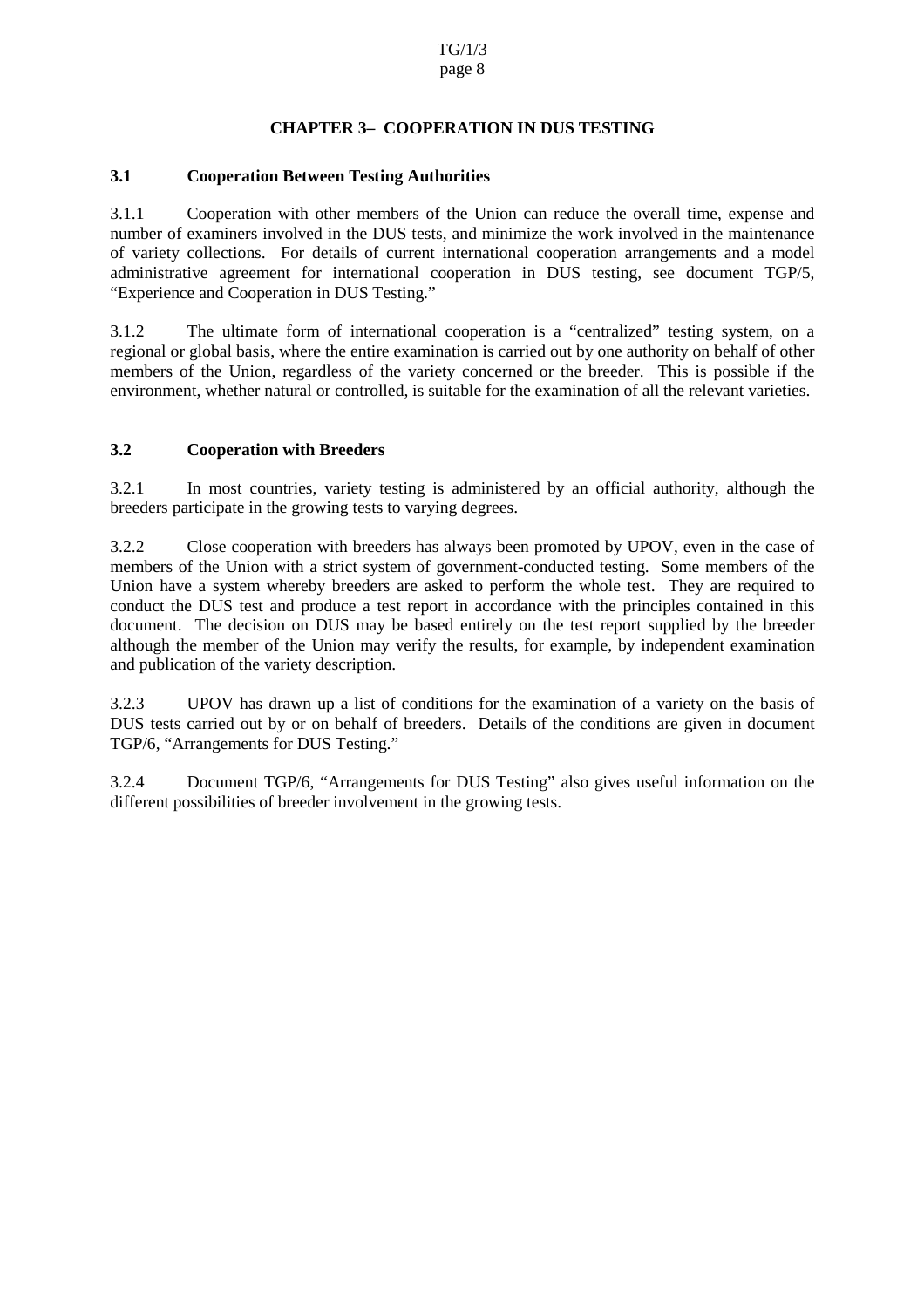#### **CHAPTER4 • CHARACTE RISTICSUSEDINDUS • TESTING**

#### <span id="page-8-0"></span>**4.1 Characteristics as the Basis for DUS Testing**

The basis for using characteristics for the examination of DUS is explained in Chapter 2, section 2.4. The purpose of t his Chapter is to set out the critical aspects of characteristics and their applications.

#### **4.2 Selection of Characteristics**

4.2.1 The basic requirements that a characteristic should fulfill before it is used for DUS testing or producing a variety descript ion are that its expression:

(a) results from a given genotype or combination of genotypes  $(this required line method in Article 1(vi) of the 1991 (Actof the UPOV Convention but is abasic)$ requirementinall cases);

(b) is sufficiently consistent and repeatable in a particular environment;

- (c) exhibits sufficient variation between varieties to be able to establish distinctness;
- (d) is capable of precise definition and recognition

(this requirement is specified in Article 6of the 1961/1972 and 1978 Acts of the UPOV Convention, but is a basic requirement in all cases);

(e) allows uniformity requirements to be fulfilled;

(f) allows stability requirements to be fulfilled, meaning that it produces consistent and repeatable results after repeated propa gation or, where appropriate, at the end of each cycle of propagation.

4.2.2 It should be noted that there is *no* requirement for a characteristic to have any intrinsic commercial value or merit. However, if a characteristic that is of commercial value or merit satisfies all the criteria for inclusion it may be considered in the normal way.

4.2.3 For inclusion in the Test Guidelines, further criteria are set out in section 4.8, "Functional<br>Categorization of Characteristics" and indocument TGP/7, "Develop ment of Test Guidelines." The Categorization of Characteristics" and in document TGP/7, "Develop characteristics included in the individual Test Guidelines are not necessarily exhaustive and may be expanded with additional characteristics if that proves to be useful and the characteristics meet the conditions set outabo ve.

### **4.3 States of Expression of Characteristics**

To enable varieties to be tested and a variety description to be established, the range of expression of each characteristic in the Test Guidelines is divided into a number of states for the purpose of des cription, and the wording of each state is attributed a numerical "Note." The division into states of expression is influenced by the type of expression of the characteristic (see below). Where appropriate (see document TGP/7, "Development of Test Guidel ines"), example varieties are provided in the Test Guidelines to clarify the states of expression of a characteristic.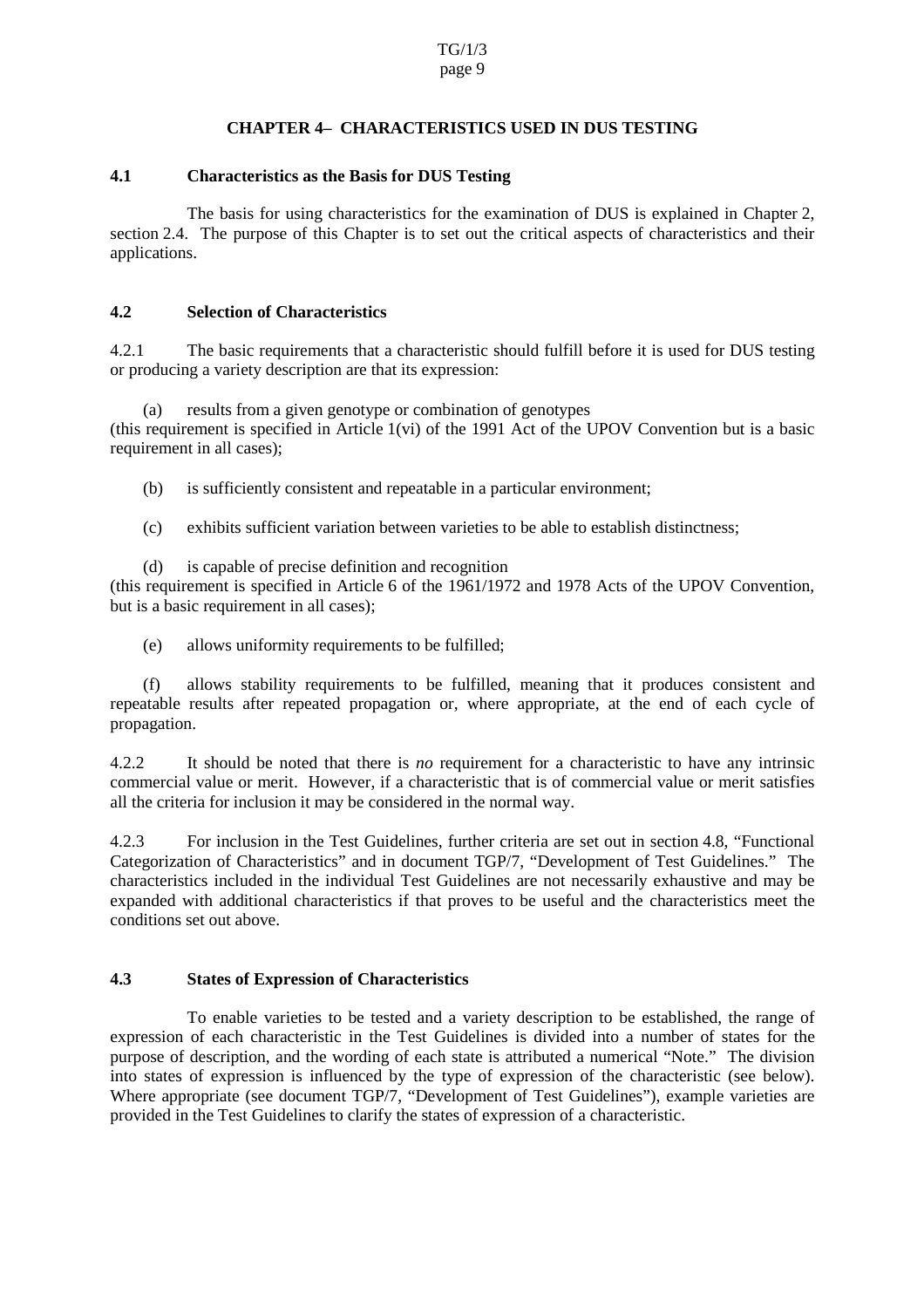#### **Chapter 4 – Characteristics Used in DUS Testing**

#### <span id="page-9-0"></span>**4.4 Types of Expression of Characteristics**

To enable the appropriate use of characteristics in DUS testing, it is important to understand the different ways in which characteristics can be expressed. The following section identifies the different types of expression and considers their application in DUS testing.

#### 4.4.1 Qualitative Characteristics

"Qualitative characteristics" are thos e that are expressed in discontinuous states (e.g. sex of plant: dioecious female (1), dioecious male (2), monoecious unisexual (3), monoecious hermaphrodite (4)). These states are self -explanatory and independently meaningful. All states are necessary to describe the full range of the characteristic, and every form of expression can be described by a single state. The order of states is not important. As a rule, the characteristics are not influenced by environment.

#### 4.4.2 Quantitative Characteristics

"Quantitative characteristics" are those where the expression covers the full range of variation from one extreme to the other. The expression can be recorded on a one -dimensional, continuous or discrete, linear scale. The range of expression is divide dinto a number of states for the purpose of description (e.g. length of stem: very short (1), short (3), medium (5), long (7), very long (9)). The division seeks to provide, as far as is practical, an even distribution across the scale. The Test Guideli nes do not specify the difference needed for distinctness. The states of expression should, however, be meaningful for DUS assessment.

#### 4.4.3 Pseudo-Qualitative Characteristics

In the case of "pseudo -qualitative characteristics," the range of expression is at least partly continuous, but varies in more than one dimension (e.g. shape: ovate (1), elliptic (2), circular (3), obovate (4)) and cannot be adequately described by just defining two ends of a linear range. In a similar way to qualitative (discont inuous) characteristics – hence the term "pseudo -qualitative" – each individual state of expression needs to be identified to adequately describe the range of the characteristic.

#### **4.5 Observation of Characteristics**

#### 4.5.1 Trial Design

Where possible and useful, recommendations are given in the Test Guidelines for plotsize, sample size, number of replications and the number of independent growing cycles in order that comparable and reliable results may be obtained by the various members of the Union.

#### 4.5.2 Bulk Samples

If it is necessary to examine characteristics in the form of bulk samples, specific guidance is provided indocuments TGP/9 "Examining Distinctness" and TGP/10, "Examining Uniformity."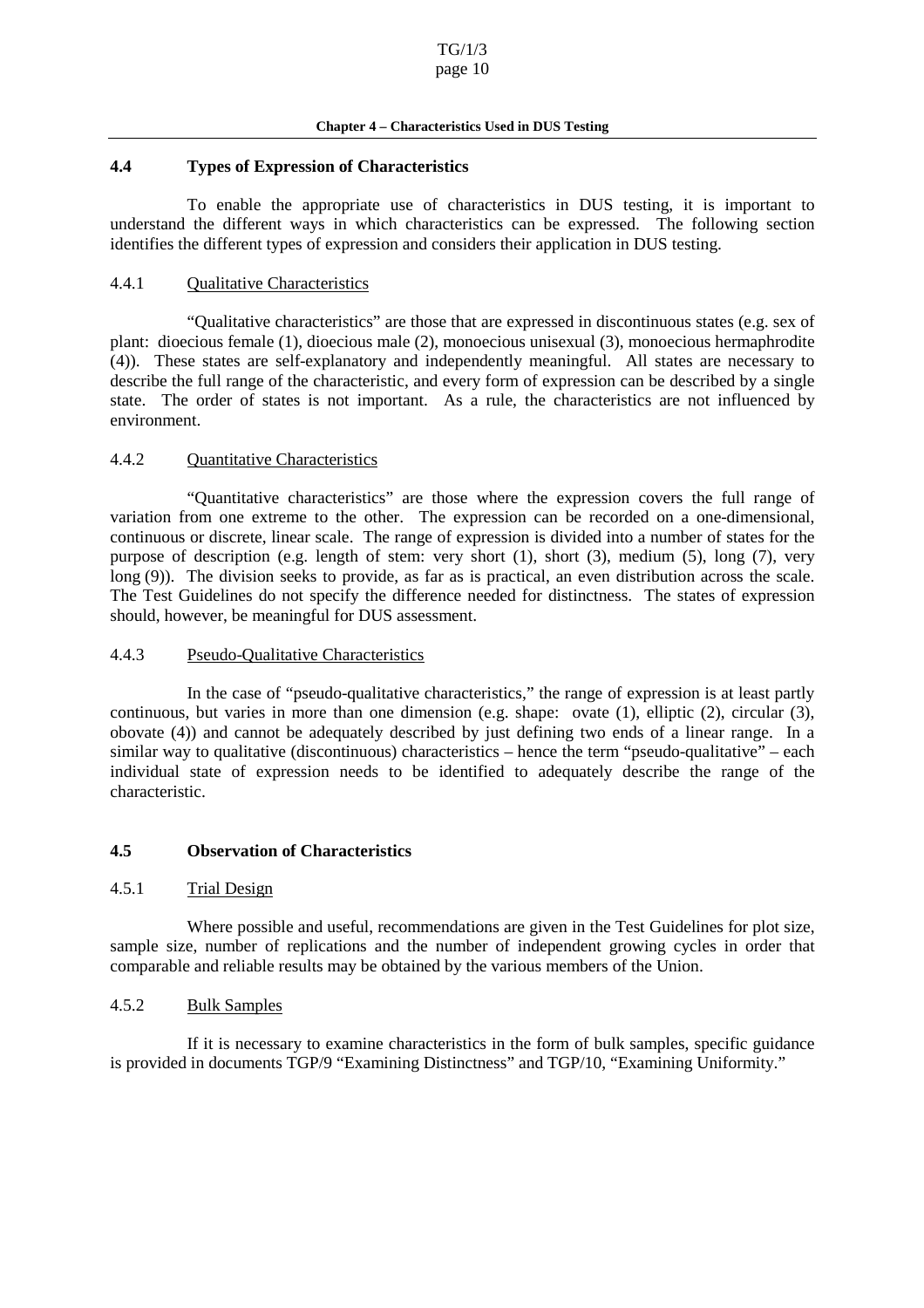#### Chapter<sup>4</sup> – Characteristics Used in DUS Testing

#### <span id="page-10-0"></span>**4.6 Special Characteristics**

#### 4.6.1 Characteristics Ex pressed in Response to External Factors

Characteristics based on the response to external factors, such as living organisms (e.g. disease resistance characteristics) or chemicals (e.g. herbicide resistance characteristics), may be used provided that they fulfil the criteria specified in section 4.2. In addition, because of the potential for variation in such factors, it is important for those characteristics to be well defined and an appropriate method established which will ensure consistency in the exam ination. More details can be found indocument TGP/12, "Special Characteristics."

#### 4.6.2 Chemical Constituents

Characteristics based on chemical constituents may be accepted provided they fulfill the criteria specified in section 4.2. It is important fo r those characteristics to be well defined and an appropriate method established for examination. More details can be found in document TGP/12, "Special Characteristics."

#### 4.6.3 Combined Characteristics

4.6.3.1 A combined characteristic is a simple combin ation of a small number of characteristics. Provided the combination is biologically meaningful, characteristics that are assessed separately may subsequently be combined, for example the ratio of length to width, to produce such a combined characteristic. Combined characteristics must be examined for distinctness, uniformity and stability to the same extent as other characteristics. In some cases, these combined characteristics are examined by means of techniques, such as Image Analysis. In these cases , the methods for appropriate examination of DUS are specified indocument TGP/12, "Special Characteristics."

4.6.3.2 Combined characteristics are not to be confused with the application of methods, such as "multivariate analysis." The potential for use of multivariate analysis is considered in document TGP/9, "Examining Distinctness."

### **4.7 New Types of Characteristics**

The use of new types of characteristics, including the possible use of molecular characteristics, is considered indocument TGP/15, "New Types of Characteristics."

#### **4.8 Functional Categorization of Characteristics**

The following table categorizes the way in which characteristics can be used in the examination and the appropriate criteria.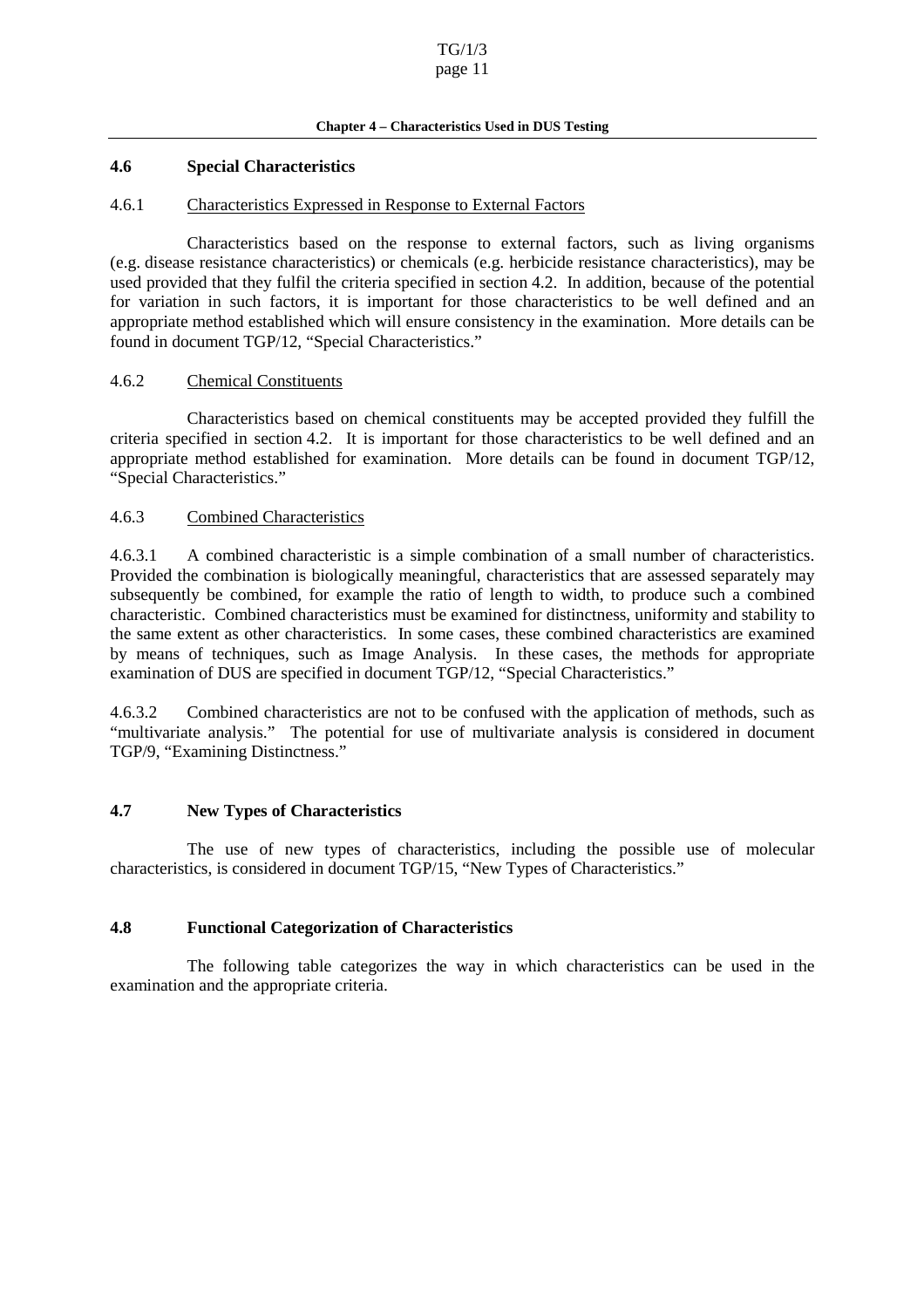# Chapter4 – Characteristics Used in DUS Testing

| <b>Type</b>                                         | <b>Function</b>                                                                                                                                                                                                                                                                                                                                                                                                                                                                                                                                                                                                                                                           | <b>Criteria</b>                                                                                                                                                                                                                                                                                                                                                                                                                                     |
|-----------------------------------------------------|---------------------------------------------------------------------------------------------------------------------------------------------------------------------------------------------------------------------------------------------------------------------------------------------------------------------------------------------------------------------------------------------------------------------------------------------------------------------------------------------------------------------------------------------------------------------------------------------------------------------------------------------------------------------------|-----------------------------------------------------------------------------------------------------------------------------------------------------------------------------------------------------------------------------------------------------------------------------------------------------------------------------------------------------------------------------------------------------------------------------------------------------|
| <b>StandardTest</b><br>Guidelines<br>Characteristic | 1. Characteristics that are accepted by<br>UPOV for examination of DUS and<br>from which members of the Union can<br>select those suitable for their particular<br>circumstances.                                                                                                                                                                                                                                                                                                                                                                                                                                                                                         | 1. Must satisfy the crit eria for use of any<br>characteristic for DUS as set out in<br>Chapter 4,<br>section 4.2.                                                                                                                                                                                                                                                                                                                                  |
|                                                     |                                                                                                                                                                                                                                                                                                                                                                                                                                                                                                                                                                                                                                                                           | 2. Must have been used to develop a variety<br>description by at least one member of the<br>Union.                                                                                                                                                                                                                                                                                                                                                  |
|                                                     |                                                                                                                                                                                                                                                                                                                                                                                                                                                                                                                                                                                                                                                                           | 3. Where there is a long list of such<br>and,<br>where<br>considered<br>characteristics<br>appropriate, there may be an indication of the<br>extentofuseofeachcharacteristic.                                                                                                                                                                                                                                                                       |
| Asterisked<br>Characteristic                        | 1. Characteristicsthatareimportantfor<br>the international harmonization of<br>varietydescriptions.                                                                                                                                                                                                                                                                                                                                                                                                                                                                                                                                                                       | 1. MustbeacharacteristicincludedintheTest<br>Guidelines.                                                                                                                                                                                                                                                                                                                                                                                            |
|                                                     |                                                                                                                                                                                                                                                                                                                                                                                                                                                                                                                                                                                                                                                                           | 2. Should always be examined for DUS and<br>included in the variety description by all<br>members of the Unionexcept when the state of<br>expression of a preceding characteristic or<br>regional environmental conditions render this<br>inappropriate.                                                                                                                                                                                            |
|                                                     |                                                                                                                                                                                                                                                                                                                                                                                                                                                                                                                                                                                                                                                                           | 3. Mustb eusefulforfunction<br>1.                                                                                                                                                                                                                                                                                                                                                                                                                   |
|                                                     |                                                                                                                                                                                                                                                                                                                                                                                                                                                                                                                                                                                                                                                                           | 4. Particular careshould be taken before<br>selectionofdiseaseresistancecharacteristics.                                                                                                                                                                                                                                                                                                                                                            |
| Grouping<br>Characteristic                          | 1. Characteristics<br>which<br>in<br>the<br>documented states of expression, even<br>where recorded at different locations,<br>canbe usedtoselect, either individually<br>or in combination with other such<br>characteristics, varieties of common<br>knowledge that can be excluded from<br>thegrowingtrialusedforexaminationof<br>distinctness.<br>2. Characteristics<br>which<br>in<br>the<br>documented states of exp ression, even<br>where recorded at different locations,<br>can be used, either individually or in<br>combination<br>with<br>other<br>such<br>characteristics, to organize the growing<br>trialsothatsimilar varieties are grouped<br>together. | 1.<br>Qualitativecharacteristicsor<br>(a)<br>Quantitative or pseudo -qualitative<br>(b)<br>characteristics<br>which<br>provide<br>useful<br>discriminationbetweenthevarietiesofcommon<br>knowledge from documented states<br>of<br>expressionrecordedatdifferentlocations.<br>2. Mustbeusefulforfunctions<br>$1$ and $2$ .<br>Should be a n asterisked characteristic<br>3.<br>and/or included in the Technical Questionnaire<br>orapplicationform. |
| Additional<br>Characteristic                        | To identify new characteristics, not<br>1.<br>included in the Test Guidelines, that<br>have been used by members of the<br>Union in the examinat ion of DUS and<br>whichshouldbeconsideredforinclusion<br>infutureTestGuidelines.<br>To facilitate harmonization in the<br>2.<br>development<br>and<br>of<br>use<br>new<br>characteristics and provide opportunity<br>forexpertreview.                                                                                                                                                                                                                                                                                    | Must satisfy the criteria for use of any<br>1.<br>characteristic for DUS as set out in<br>Chapter 4,<br>section 4.2 and evidence for this must be<br>available from the submitting member of the<br>Union.<br>2.<br>MusthavebeenusedtoestablishDUSin<br>atleastonememberoftheUnion.<br>3.<br>Such characteristics should be submitted<br>to UPOV for inclusion in document TGP/5,<br>"ExperienceandCooperationinDUSTesting."                        |

# **TABLE. FUNCTIONAL CATEGORIES OF CHARACTERISTICS**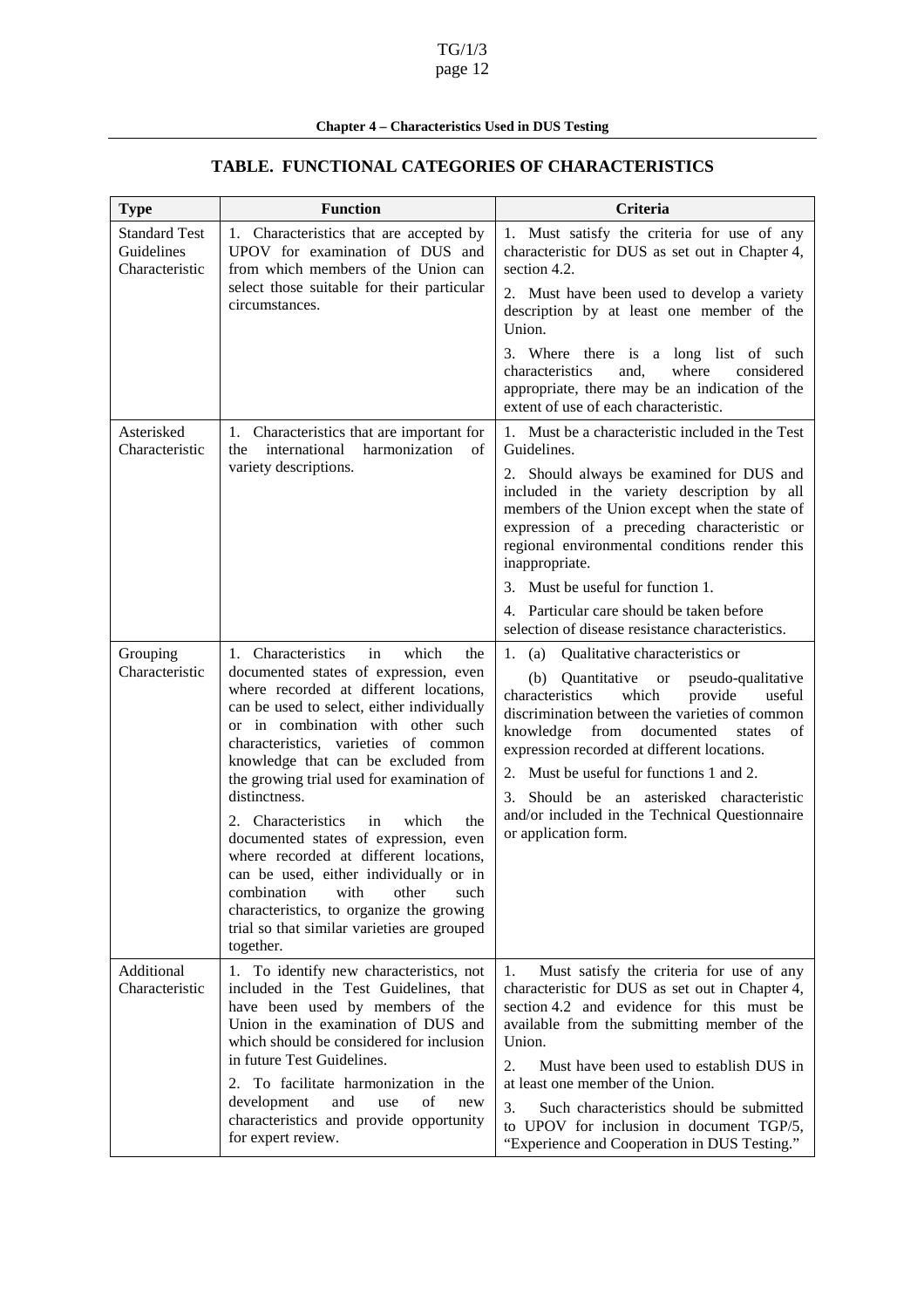# **CHAPTER5 EXAMININ GDISTINCTNESS**

#### <span id="page-12-0"></span>**5.1 Requirements of the UPOV Convention**

According to the UPOV Convention (Article 6 of the 1961/1972 and 1978 Acts, and Article 7 of the 1991 Act), to satisfy the requirement of distinctness, a variety must be clearly distinguishable from any other variety whose existence is a matter of common knowledge.

#### **5.2 Varieties of Common Knowledge**

Key aspects for determining whether a potential variety is, in fact, a variety and moreover whetherits existence is a matter of common knowledge are set out below. The seconsiderations apply equally to all types of variety, whether protected or not, and include plant material, such as ecotypes and landraces. Further developments and a more detailed explanation of the issues related to varieties of common knowledge are to be found indocument TGP/3, "Varieties of Common Knowledge."

#### 5.2.1 Criteria for a Variety

A variety whose existence is a mat ter of common knowledge must satisfy the definition of a variety set out in Article 1(vi) of the 1991 Act of the UPOV Convention, but this does not necessarily require fulfillment of the DUS criteria required for grant of a breeder's right under the UPOVC onvention.

5.2.2 Common Knowledge

5.2.2.1 Specific aspects which should be considered to establish common knowledge include, among others:

(a) commercialization of propagating or harvested material of the variety, or publishing a detailed description;

(b) the filing of an application for the grant of a breeder's right or for the entering of a variety in an official register of varieties, in any country, which is deemed to render that variety a matter of common knowledge from the date of the application, provided that the application leads to the grant of a breeder's right orto the entering of the variety in the official register of varieties, as the case may be;

(c) existence of living plant material in publicly accessible plant collections.

5.2.2.2 Common knowledge is not restricted to national or geographical borders.

### **5.3 Clearly Distinguishing a New Variety**

5.3.1 Comparing Varieties

5.3.1.1 It is necessary to examine distinctness in relation to all varieties of common knowledge. However, a systema tic individual comparison may not be required with all varieties of common knowledge. For example, where a candidate variety is sufficiently different, in the expression of its characteristics, to ensure that it is distinct from a particular group (or gro ups) of varieties of common knowledge, it would not be necessary for a systematic individual comparison with the varieties in that group(orthosegroups).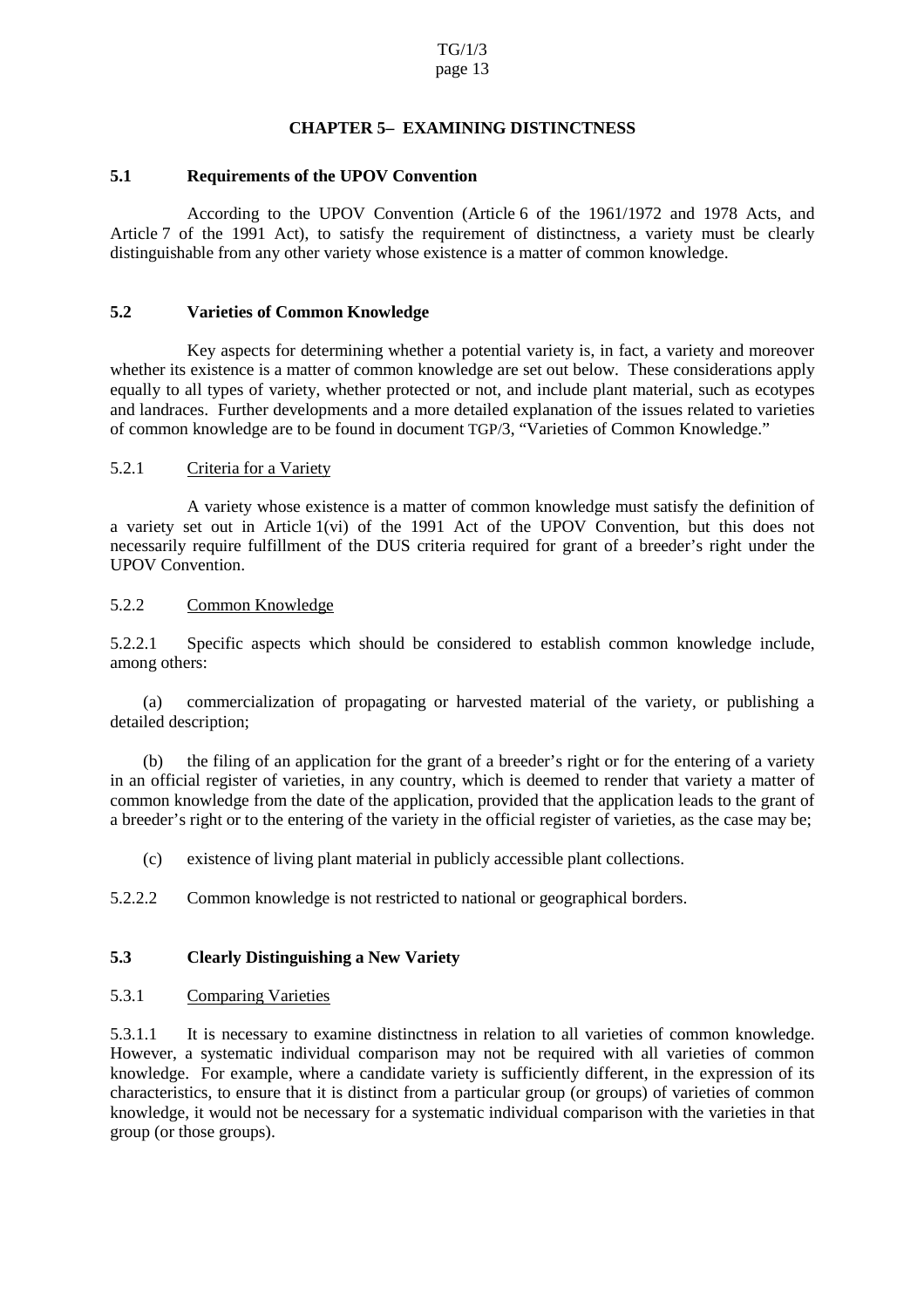<span id="page-13-0"></span>5.3.1.2 In addition, certain supplementary procedures may be developed to avoid the need for a systematic individual comparison. For example, the publication of variety descriptions, inviting comment from interested parties, or cooperation between members of the Union, in the form of an exchange of technical information, could be considered as supplem entary procedures. However, such an approach would only be possible where the supplementary procedures, in conjunction with the other procedures, provide an effective examination of distinctness overall. Such procedures may also be appropriate for consid eration of varieties of common knowledge, for which living plant material is known to exist (see section 5.2.2) but where, for practical reasons, material is not readily accessible for examination. Any such procedures are set out indocument TGP/9, "Examining Distinctness."

5.3.1.3 Further, where a candidate variety can be distinguished in a reliable way from varieties of common knowledge, by comparing documented descriptions, it is not necessary to include those varieties of common knowledge in a growing trial with the respective candidate variety. However, where there is no possibility of clearly distinguishing them from the candidate variety, the varieties should be compared with the candidate variety in a growing trial or other appropriate test. This emphasizes the importance of harmonization of variety descriptions in minimizing the workload of the DUSexaminer.

5.3.1.4 To help in the process of examining varieties, certain information is requested from the breeder, usually through a Technical Ques tionnaire to be submitted with the application. The model Technical Questionnaire, included in the Test Guidelines, seeks information on specific characteristics of importance for distinguishing varieties, information on the breeding scheme of the variety and any other information which may help to distinguish the variety. It also requests the breeder to identify similar varieties and characteristics by which the candidate may be distinguished from these similar varieties.

5.3.1.5 Guidance for the management of variety collections is given in detail in document TGP/4, "Management of Variety Collections."

### 5.3.2 Clearly Distinguishing Varieties Using Characteristics

The basis for using characteristics in the examination of distinctness is explained in Chapter 2, section 2.4.

### 5.3.3 The Criteria for Distinctness Using Characteristics

The UPOV Convention does not elaborate the term "clearly distinguishable." However, in order to provide some guidance on the interpretation of the term, the following basis h as been developed for the use of characteristics to clearly distinguish varieties. A variety may be considered to be clearly distinguishable if the difference in characteristics is:

- (a) consistent, and
- (b) clear.

### *5.3.3.1 Consistent Differences*

5.3.3.1.1 One means of ensuring that a difference in a characteristic, observed in a growing trial, is sufficiently consistent is to examine the characteristic on at least two independent occasions. This can be achieved in both annual and perennial varieties by ob servations made on plantings in two different seasons or, in the case of other perennial varieties, by observations made in two different seasons after a single planting. Guidance on the possible use of other approaches, such as two different environments in the same year, is explored indocument TGP/9, "Examining Distinctness."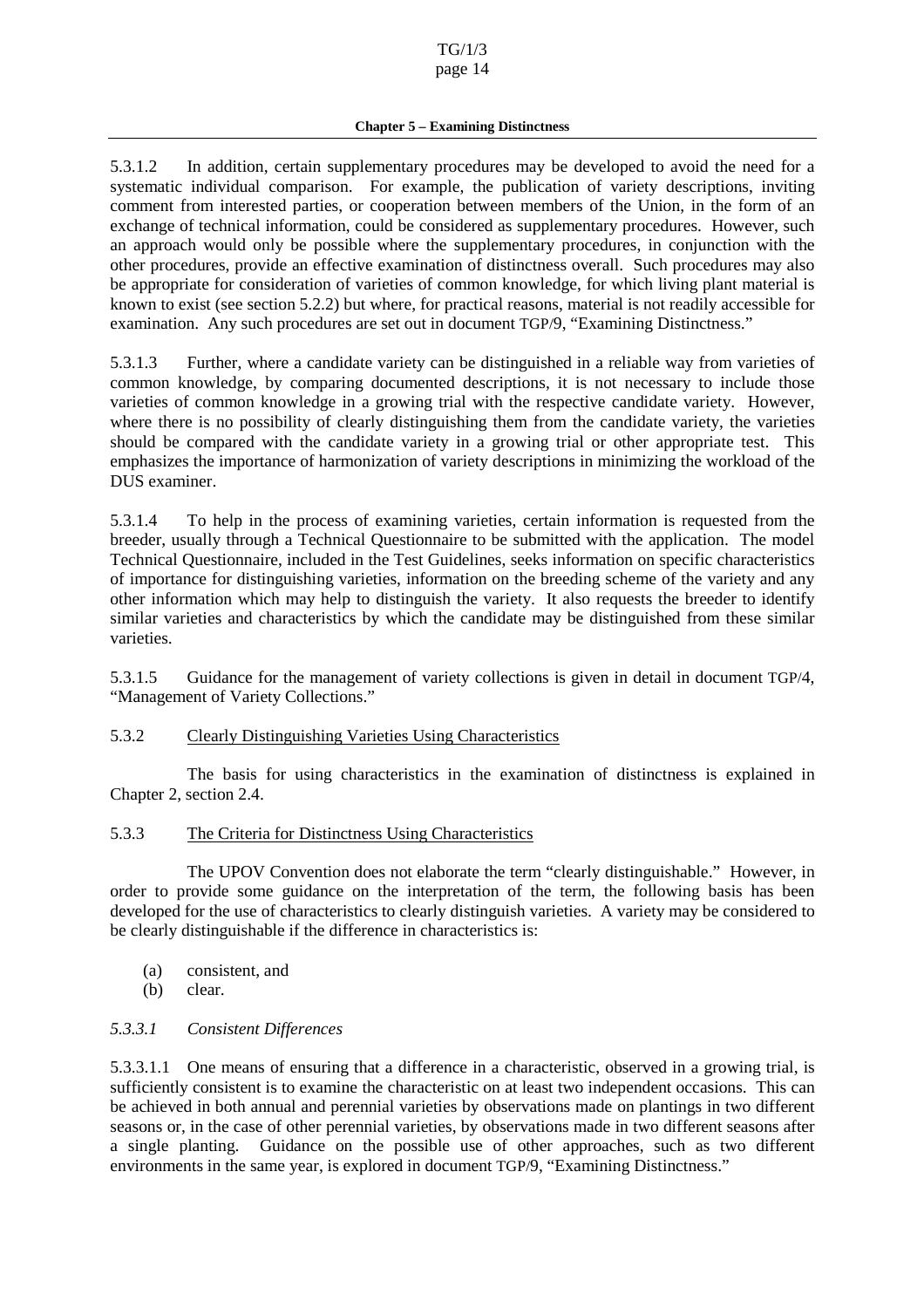<span id="page-14-0"></span>5.3.3.1.2 However, in some circumstances the influence of the environment is not such that a second growing cycle is required to provide assurance that the differences observed be tween varieties are sufficiently consistent. For example, if the growing conditions of the cropare controlled, such as in a greenhouse with regulated temperature and light, it may not be necessary to observe two growing cycles. In addition, the differen ces observed between varieties could be soclear that as econd growing cycle may not be necessary. In both these circumstances, the features of propagation of the variety and the quality of the plant material will need to be taken into account.

5.3.3.1.3 The individual Test Guidelines specify whether several independent growing cycles are required to show sufficient consistency, or whether, for certain species, the growing test could be made in one growing cycle.

### *5.3.3.2 Clear Differences*

Determining wh ether a difference between two varieties is clear depends on many factors, and should consider, in particular, the type of expression of the characteristic (Chapter 4, section 4.4) being examined, i.e. whether it is expressed in a qualitative, quantitative , or pseudo -qualitative manner.

# 5.3.3.2.1 Qualitative Characteristics

In qualitative characteristics, the difference between two varieties may be considered clear if one or more characteristics have expressions that fall into two different states in the Test Guidelines. Varieties should not be considered distinct for a qualitative characteristic if the y have the same state of expression.

### 5.3.3.2.2 Quantitative Characteristics

Quantitative characteristics are considered for distinctness according to the method of observation and the features of propagation of the variety concerned. The different approaches are considered later in this Chapter.

### 5.3.3.2.3 Pseudo-Qualitative Characteristics

A different state in the Test Guidelines may not be sufficient two sestablish distinctness (see also section 5.5.2.3). However, in certain circumstances, varieties described by the same state of expression may be clearly distinguishable.

### *5.3.3.3 Use of Parental Formula for Distinctness in Hybrid Varieties*

Document TGP/9, "Examining Distinctness" provides guidance for the possible use of parental formulae in the examination of DUS of hybrid varieties.

### *5.3.3.4 Level of Uniformity*

A difference only in the level of uniformity of a characteristic, without any resultant change in the overall expression of the characteristic in the variety, is not a basis for establishing distinctness.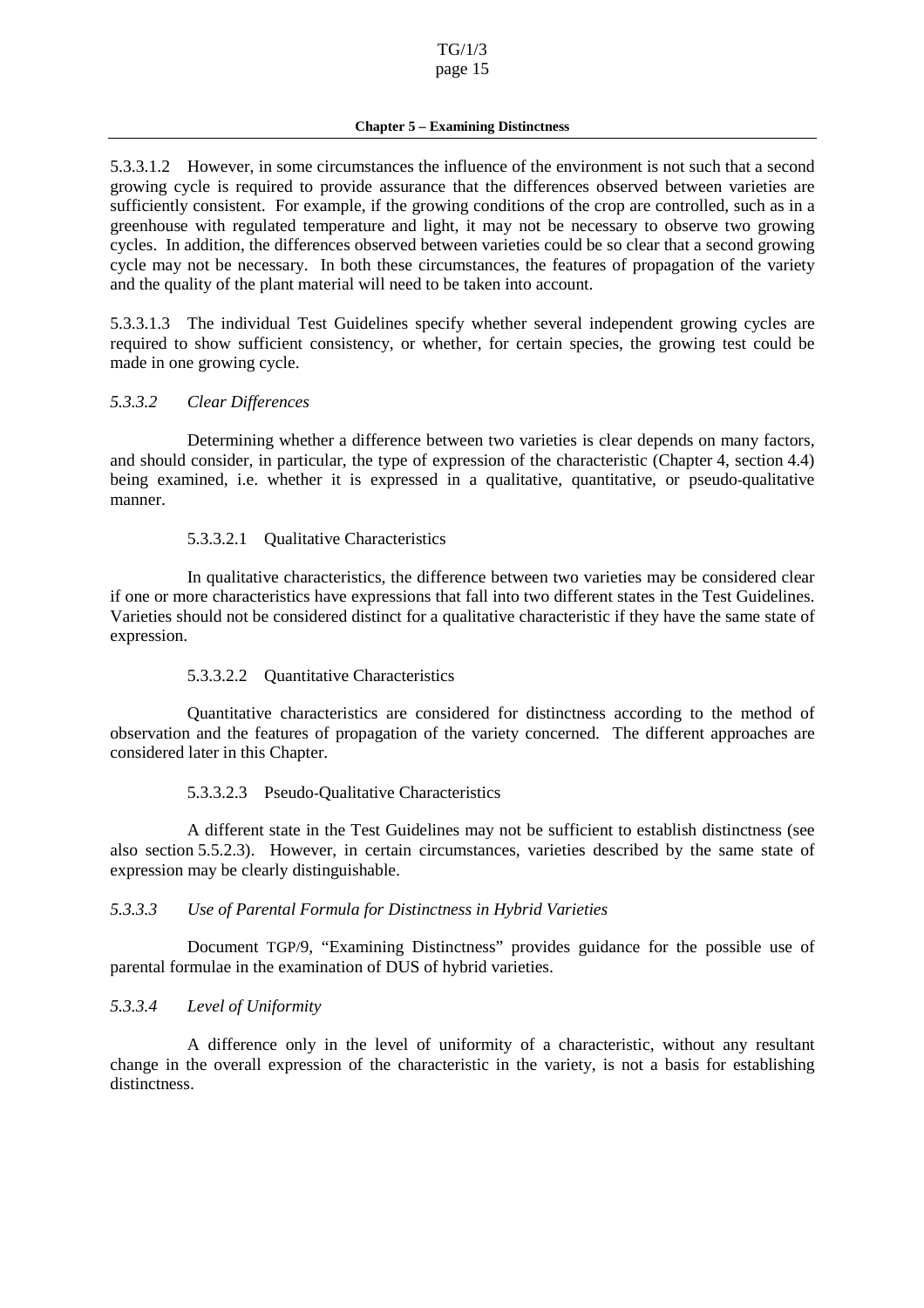### <span id="page-15-0"></span>**5.4 Interpretation of Observations for the Assessment of Distinctness Without the Application of Statistical Methods**

5.4.1 In cases where t here is very little variation within varieties, the determination of distinctnessisusually on the basis of a visual assessment, rather than by statistical methods.

5.4.2 As explained in section 5.3.3.2.1, "Qualitative Characteristics," for such charact eristics the difference between two varieties may be considered clear if one or more characteristics have expressions that fall into two different states in the Test Guidelines.

5.4.3 For quantitative characteristics, a difference of two Notes often repre sents a clear difference, but that is not an absolute standard for assessment of distinctness. Depending on factors, such as the testing place, the year, environmental variation or range of expression in the variety collection, a clear difference may be m ore or less than two Notes. Guidance is provided indocument TGP/9, "Examining Distinctness."

5.4.4 In the case of pseudo -qualitative characteristics, guidance for the interpretation of observations for the assessment of distinctness without the applicat ion of statistical methods, is provided indocument TGP/9, "Examining Distinctness."

5.4.5 If the application of statistics is needed to assess distinctness, further guidance can be found indocument TGP/9, "Examining Distinctness."

### **5.5 Interpretation o f Observations for the Assessment of Distinctness with the Application of Statistical Methods**

### 5.5.1 General

5.5.1.1 For measured characteristics as well as for visually assessed characteristics statistical methods can be applied. Appropriate methods have to be chosen for the interpretation of observations. The data structure and the type of scale from a statistical point of view (nominal, ordinal, i nterval or ratio) is decisive for the choice of appropriate methods. The data structure depends on the met hod of assessment (visual assessment or measurements, observation of plots or single plants) which is influenced by the type of characteristic, the features of propagation of the variety, the experimental design and other factors. DUS examiners should be aware of certain basic rules of statistics and especially the fact that their use is linked to mathematical assumptions and the use of exper imental design practices, such as randomization. Therefore, those assumptions should be verified before applying st atistical methods. Some statistical methods are quite robust, however, and can be used, with some caution, even if some assumptions are not fully met.

5.5.1.2 Document TGP/8, "Use of Statistical Procedures in DUS Testing," provides guidance on some appro priate statistical procedures for DUS assessment and includes keys for the choice of methods in relation to the data structure.

5.5.1.3 A combined characteristic should only be used for distinctness if the uniformity criteria for the combined characterist icitself, and not only its components, have been satisfied.

### 5.5.2 Visually Assessed Characteristics

Non-parametric statistics may be used when visually assessed characteristics have been recorded on a scale that does not fulfill the assumptions of the u sual parametric statistics. The calculation of the mean value, for example, is only permitted if the Notes are taken on a graded scale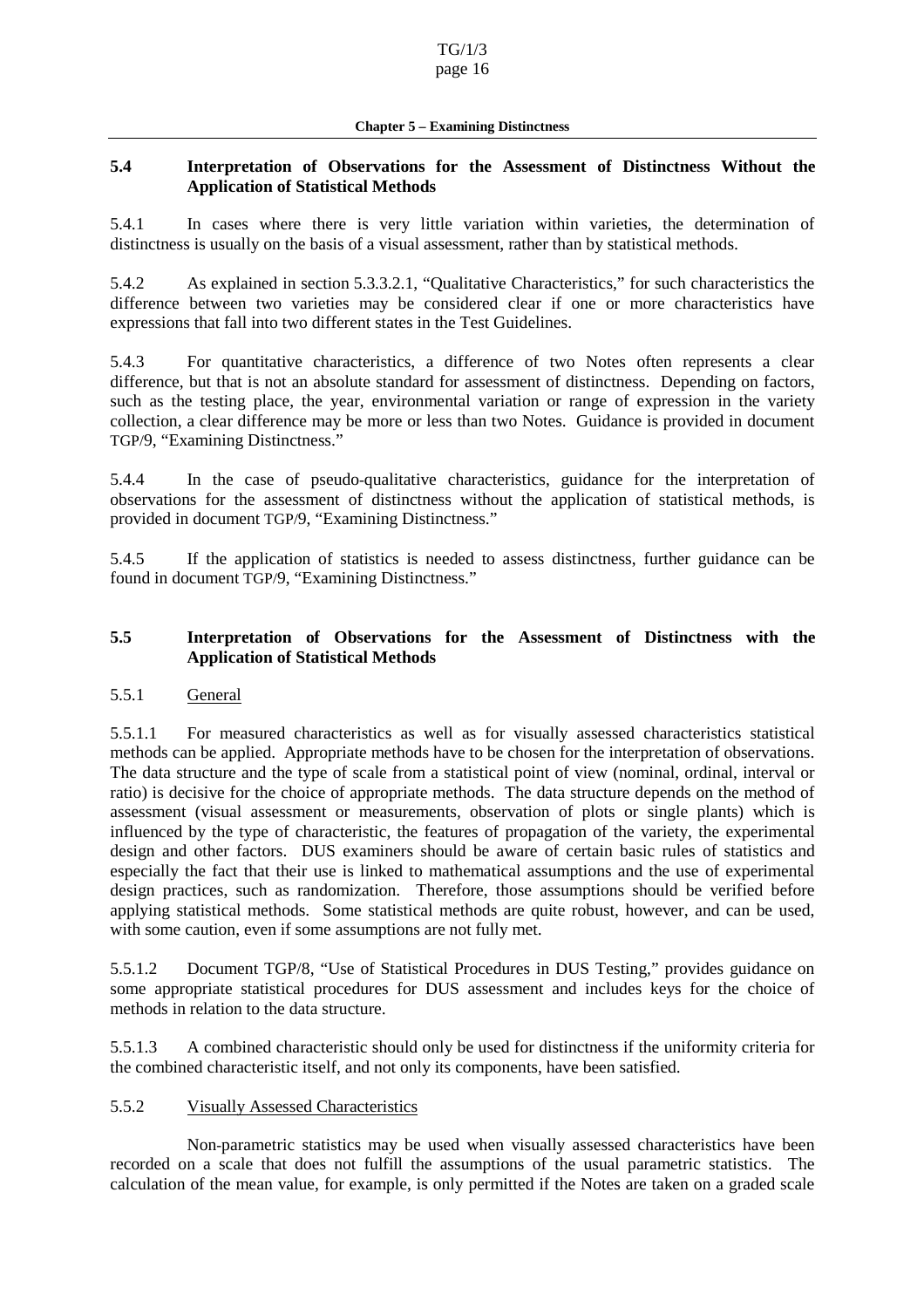<span id="page-16-0"></span>which shows equal intervals throughout the scale. In the case of non -parametric procedures, the use of ascale that has been established on the basis of example varieties representative of the different states of the characteristics is recommended. The same variety should then always receive about the same Note and thereby facilitate the interpretation of data. More deta ils on the handling of visually assessed characteristics are given indocument TGP/9, "Examining Distinctness."

### *5.5.2.1 Qualitative Characteristics*

For visually assessed qualitative characteristics, different states of expression in direct comparisons ar e generally sufficient to assess distinctness. In most cases, therefore, no statistical methods are needed for the interpretation of the results.

#### *5.5.2.2 Quantitative Characteristics*

5.5.2.2.1 Quantitative characteristics are not necessarily assessed by measuring or counting and can be assessed visually *.* Where there is doubt regarding the use of a normally visually assessed quantitative characteristic as the distinguishing characteristic in relation to another variety, it should be measured, if that is p ossible with reasonable effort.

5.5.2.2.2 A direct comparison between two similar varieties is always recommended, since direct pairwise comparisons are the most reliable. In each comparison, a difference between two varieties is acceptable as soon as it can be assessed visually and could be measured, although such measurement might be impractical or require unreasonable effort.

5.5.2.2.3 The simplest case for establishing distinctness is when clear differences between varieties, in pair -wise comparisons , are of the same sign, provided these differences can be expected to recur in subsequent trials (e.g. variety A is consistently and sufficiently greater than B) and there are a sufficient number of comparisons. However, in most cases, establishing confid ence that varieties are clearly distinguishable, is more complex. This is explained further in document TGP/9, "Examining Distinctness."

5.5.2.2.4 For more details on the handling of visually observed characteristics when assessing distinctness, seedocu ment TGP/9, "Examining Distinctness."

### *5.5.2.3 Pseudo-Qualitative Characteristics*

The use of statistics for the assessment of pseudo -qualitative characteristics depends on the individual case, and no general recommendation can be made.

#### 5.5.3 Measured Cha racteristics

The following paragraphs provide guidance on the typical methods for examining distinctnessaccording to the particular features of propagation of the variety:

### *5.5.3.1 Self-Pollinated and Vegetatively Propagated Varieties*

UPOV has endorsed several statistical methods for the handling of measured quantitative characteristics. One method established for self -pollinated and vegetatively propagated varieties is that varieties can be considered clearly distinguishable if the difference between t wo varieties equals or exceeds the Least Significant Difference (LSD) at a specified probability level with the same sign over an appropriate period, even if they are described by the same state of expression. This is a relatively simple method but is con sidered appropriate for self -pollinated and vegetatively propagated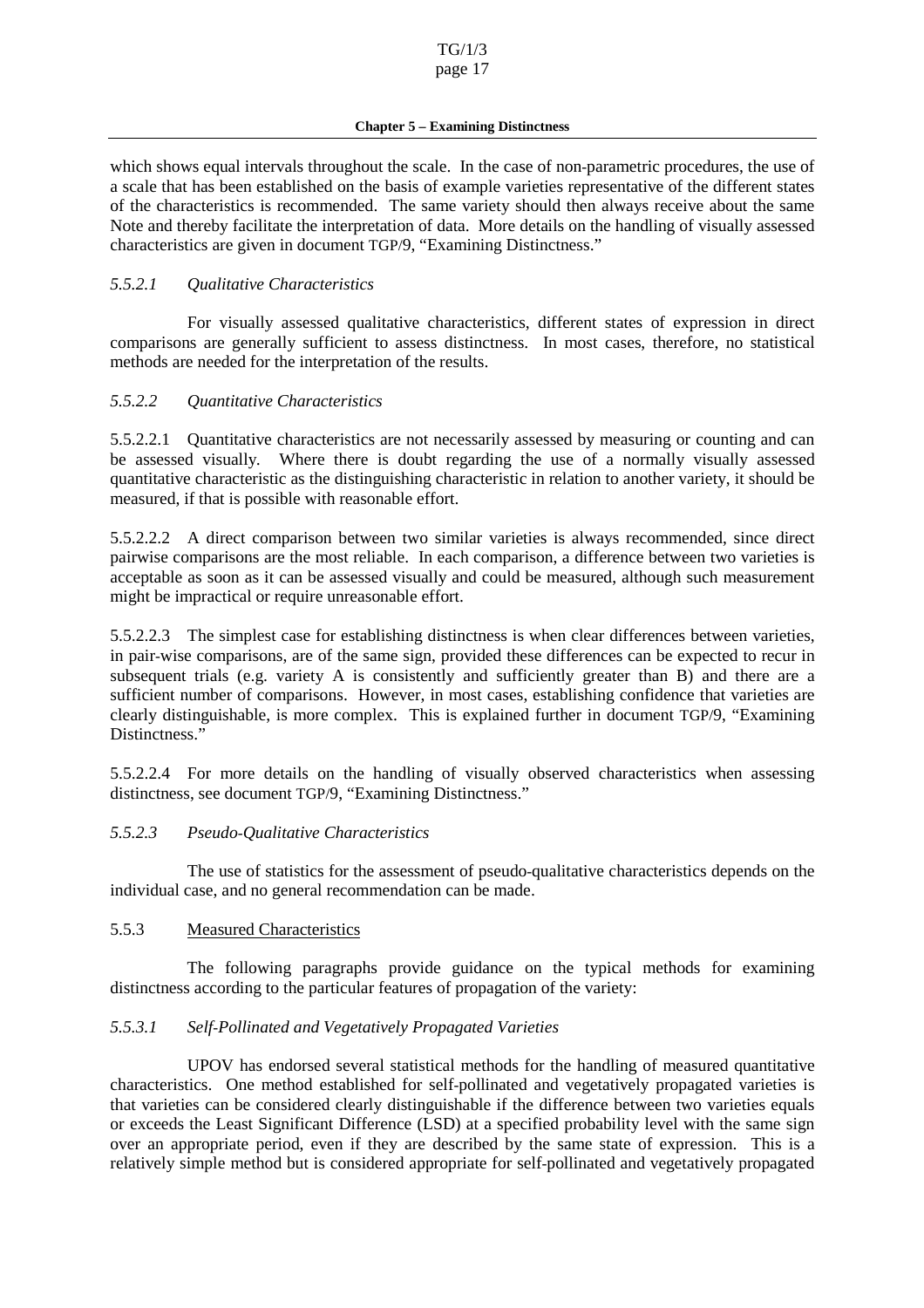<span id="page-17-0"></span>varieties because the level of variation within such varieties is relatively low. Further details are provided indocument TGP/9, "Examining Distinctness."

#### *5.5.3.2 Cross-Pollinated Varie ties*

### 5.5.3.2.1 COYD

UPOV has developed a method known as the Combined Over Years Distinctness (COYD) analysis, which takes into account variations between years. Its main use is for cross -pollinated, including synthetic, varieties but, if desired, it can also be used for self -pollinated and vegetatively propagated varieties in certain circumstances. This method requires the size of the differences to be sufficiently consistent over the years and takes into account the variation between years. It is explained further indocument TGP/9, "Examining Distinctness."

#### 5.5.3.2.2 Refined COYD

A refinement to the COYD analysis, which is also provided, should be used to adjust the COYD analysis when environmental conditions cause a significant change in the spacin g between variety means in a year, such as when a late spring causes the convergence of heading dates. It is supplemented by a further LSD method for cases where few varieties in the growing tests lead to less than about 20 degrees of freedom for the estimation of standard error.

#### 5.5.3.2.3 Non-Parametric Procedures

Where COYD analysis cannot be used because the statistical criteria are not fulfilled, non-parametric procedures can be considered.

### *5.5.3.3 Further Guidance*

For more details on the handling of measured quantitative characteristics, see document TGP/9, "Examining Distinctness."

#### **5.6 General Guidelines for Determining Distinctness**

Individual Members of the Union may develop their own systematic way of determining distinctness, based on the pr inciples laid down in this document. The same general guidance on determining distinctness is applicable across many Test Guidelines and, for this reason, the general guidance is developed in a separated ocument TGP/9, "Examining Distinctness" and not rep roduced in the individual Test Guidelines.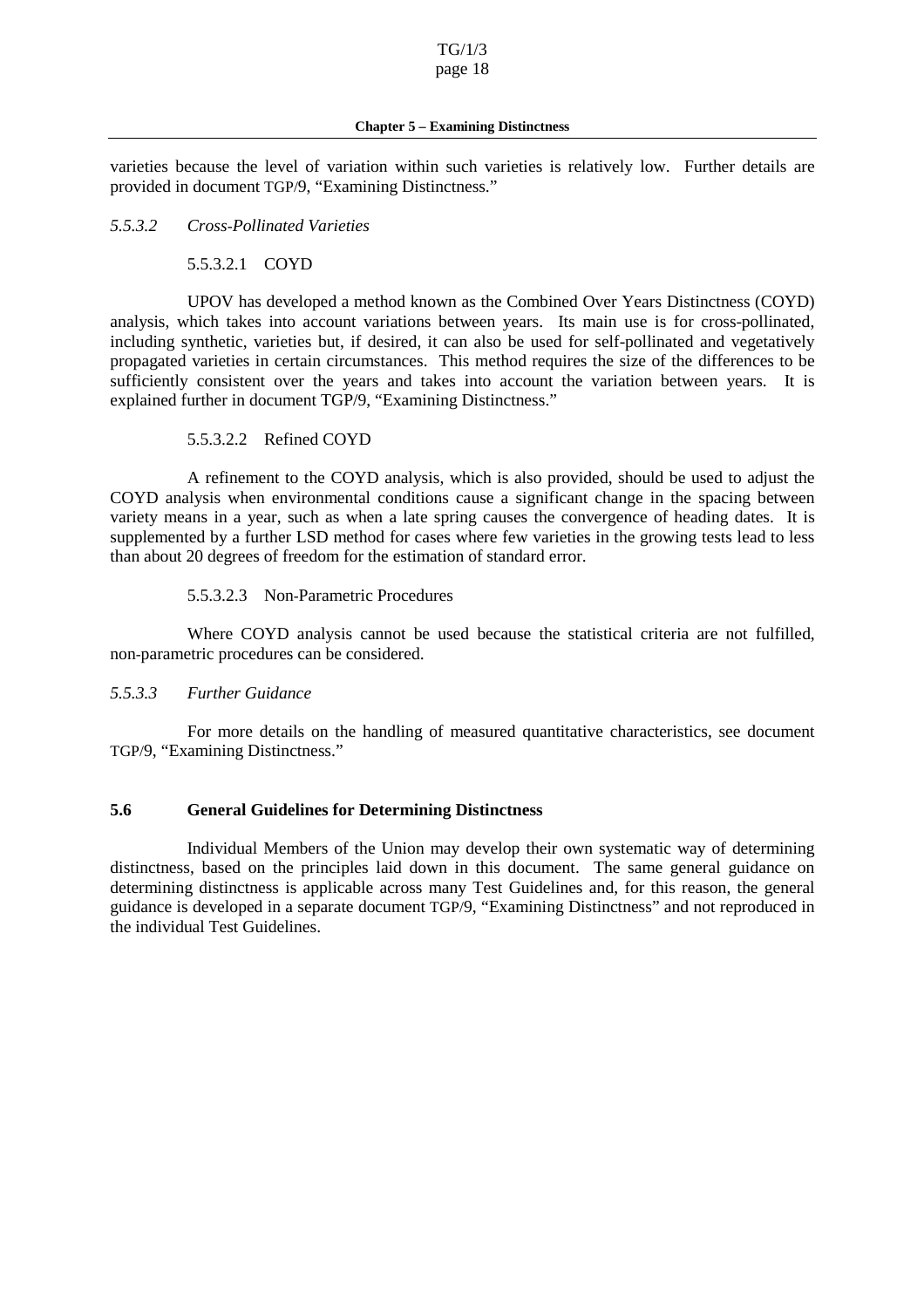# **CHAPTER6 EXAMININ GUNIFORMITY**

### <span id="page-18-0"></span>**6.1 Requirements of the UPOV Convention**

According to Article 6(1)(c) of the 1961/1972 and 1978 Acts of the UPOV Convention, a variety is deemed uniformifitis "sufficiently h omogeneous, having regard to the particular features of its sexual reproduction or vegetative propagation." Article 8of the 1991 Act deems that a variety is uniform if, "subject to the variation that may be expected from the particular features of its propagation, it is sufficiently uniform in its relevant characteristics," thereby making it clear that characteristics are the basis for examination of uniformity.

#### **6.2 Relevant Characteristics**

At least for the purposes of the 1991 Act of the UPOV Conventi on it is necessary to clarify the meaning of relevant characteristics. Relevant characteristics of a variety include at least all characteristics used for the examination of DUS or included in the variety description established at the date of grant of pr otection of that variety. Therefore, any obvious characteristic may be considered relevant, irrespective of whether it appears in the Test Guidelines or not.

#### **6.3 Level of Uniformity According to the Particular Features of Propagation**

The UPOV Convention links the uniformity requirement for a variety to the particular features of its propagation. This means that the level of uniformity required for truly self -pollinated varieties, mainly self -pollinated varieties, inbred lines of hybrid varieties, vegeta tively propagated varieties, cross -pollinated varieties, mainly cross -pollinated varieties, synthetic varieties and hybrid varieties will, in general, be different.

### **6.4 Methods for the Examination of Uniformity**

Where all the plants of a variety are very similar, and in particular for vegetatively propagated and self -pollinated varieties, it is possible to assess uniformity by the number of obviously different plants – "off-types" – that occur. However, where the range of variation within a variety is larger, because of the features of its propagation, and in particular for cross -pollinated, including synthetic, varieties, the plants are not all very similar and it is not possible to visualize which plants should be considered as atypical or "off -types." In this case the uniformity can be assessed by considering the overall range of variation, observed across all the individual plants, to determine whetheritissimilar to comparable varieties. These two general approaches are explained below:

#### $6.4.1$  Self -Pollinated and Vegetatively Propagated Varieties

### *6.4.1.1 Determination of Off -Types by Visual Assessment*

A plantisto be considered an off -type if it can be clearly distinguished from the variety in the expression of any characteristic of the whole or part of the plant that is used in the testing of distinctness, taking into consideration the particular features of its propagation. This definition makes it clear that, in the assessment of uniformity, the standard for distinctness between off -types and a candidate variety is the same as for distinctness between a candidate variety and other varieties (see Chapter 5, section 5.5.2).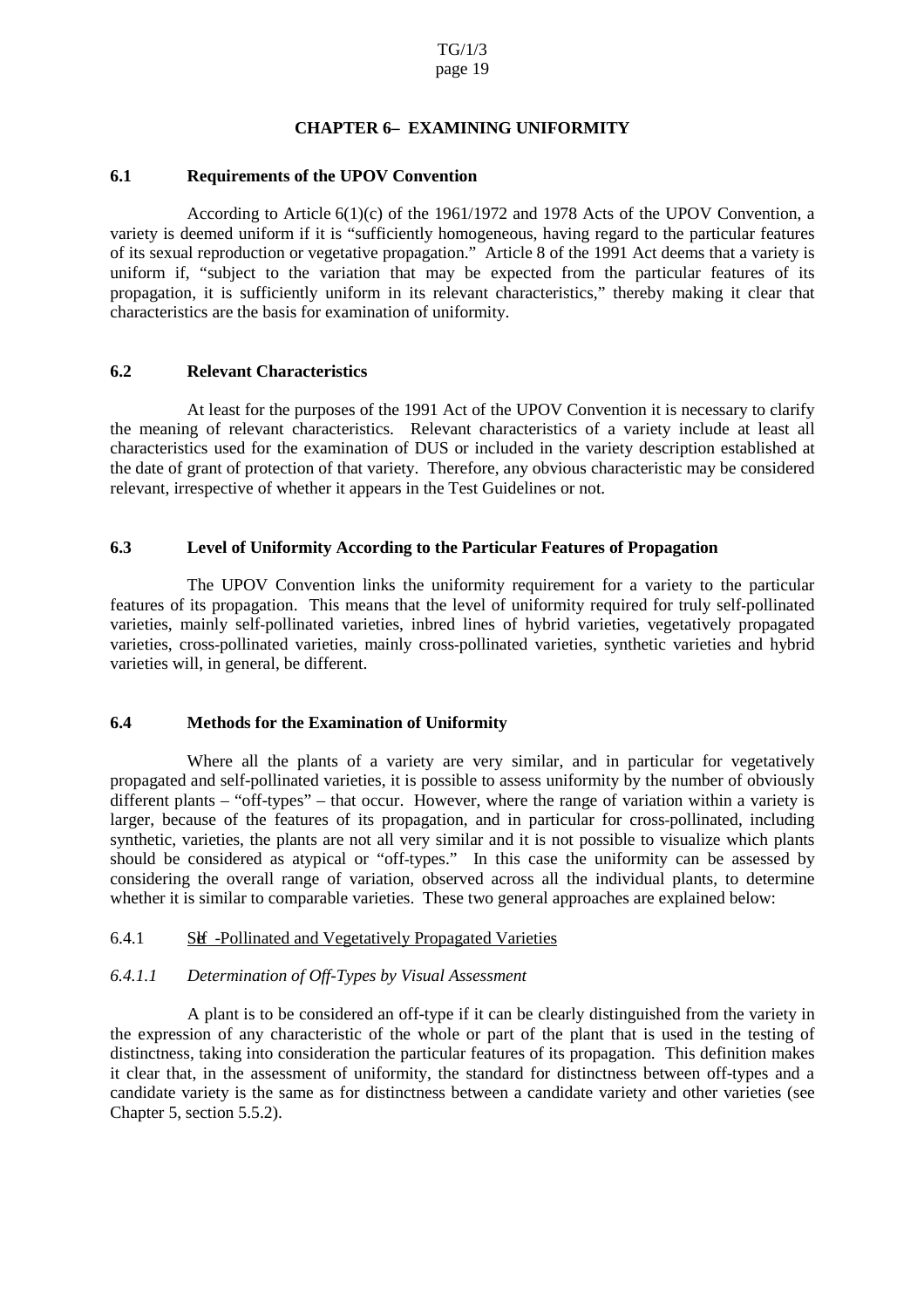#### **Chapter6** – Examining Uniformity

#### <span id="page-19-0"></span>*6.4.1.2 Determination of Off -Types Using Measurements*

Most characteristics of self -pollinated and vegetatively propagated varieties are observed visually, or by making a single measurement in a group of plants. However, where appropriate, methods of handling measurements from individual plants, in order to assess of f<br>types in truly or mainly self-pollinated varieties and ve getatively propagated varieties, are set out indocument TGP/10, "Examining Uniformity."

#### *6.4.1.3 Statistical Basis for Setting Numbers of Off -Types*

The acceptable number of off -types tolerated in samples of various sizes is often based on a fixed "popul ation standard" and "acceptance probability." The "population standard" can be expressed as the percentage of off -types to be accepted if all individuals of the variety could be examined. The probability of correctly accepting that a variety is uniform i scalled the "acceptance" probability." Based on statistical calculations for "population standards" and "acceptance probabilities," the recommended "population standard" and "acceptance probability" are stated in the individual Test Guidelines. The Test Guidelines also recommend the maximum number of off -types tolerated for a given sample size. More detailed information can be found in document TGP/10, "Examining Uniformity."

#### 6.4.1.3.1 Vegetatively Propagated and Truly Self -Pollinated Varieties

Document TGP/10, "Examining Uniformity," sets out the acceptable number of off -types tolerated in samples of various sizes based on a specified "population standard" and "acceptance probability."

6.4.1.3.2 Mainly Self -Pollinated Varieties and Inbred Lines of Hyb rid Varieties

For the purpose of DUS testing, mainly self -pollinated varieties are those that are not fully self-pollinated but are treated as self -pollinated for testing. For these, as well as for inbred lines of hybrid varieties, a higher tolerance of off-types can be accepted, compared to truly self -pollinated and vegetatively propagated varieties. This is explained further in document TGP/10, "Examining Uniformity."

### 6.4.2 Cross-Pollinated Varieties

Cross-pollinated varieties, including mainly cross -pollinated and synthetic varieties, generally exhibit wider variations within the variety than vegetatively propagated or self -pollinated varieties and inbred lines of hybrid varieties, and it is more difficult to determine off -types. Therefore, relative tolerance limits, for the range of variation, are set by comparison with comparable varieties, or types, already known. This means that the candidate variety should not be significantly less uniform than the comparable varieties. For more detailed infor mation and guidance on setting standards for new types and species, see documents TGP/10, "Examining Uniformity" and TGP/13, "Guidance for New Types and Species."

### *6.4.2.1 Visually Observed Characteristics*

For characteristics that are recorded by visual o bservation of single plants, the acceptable level of variation for the variety should not significantly exceed the level of variation found in comparable varieties already known. For more details on the handling of uniformity of visually assessed characte ristics, seed ocument TGP/10, "Examining Uniformity."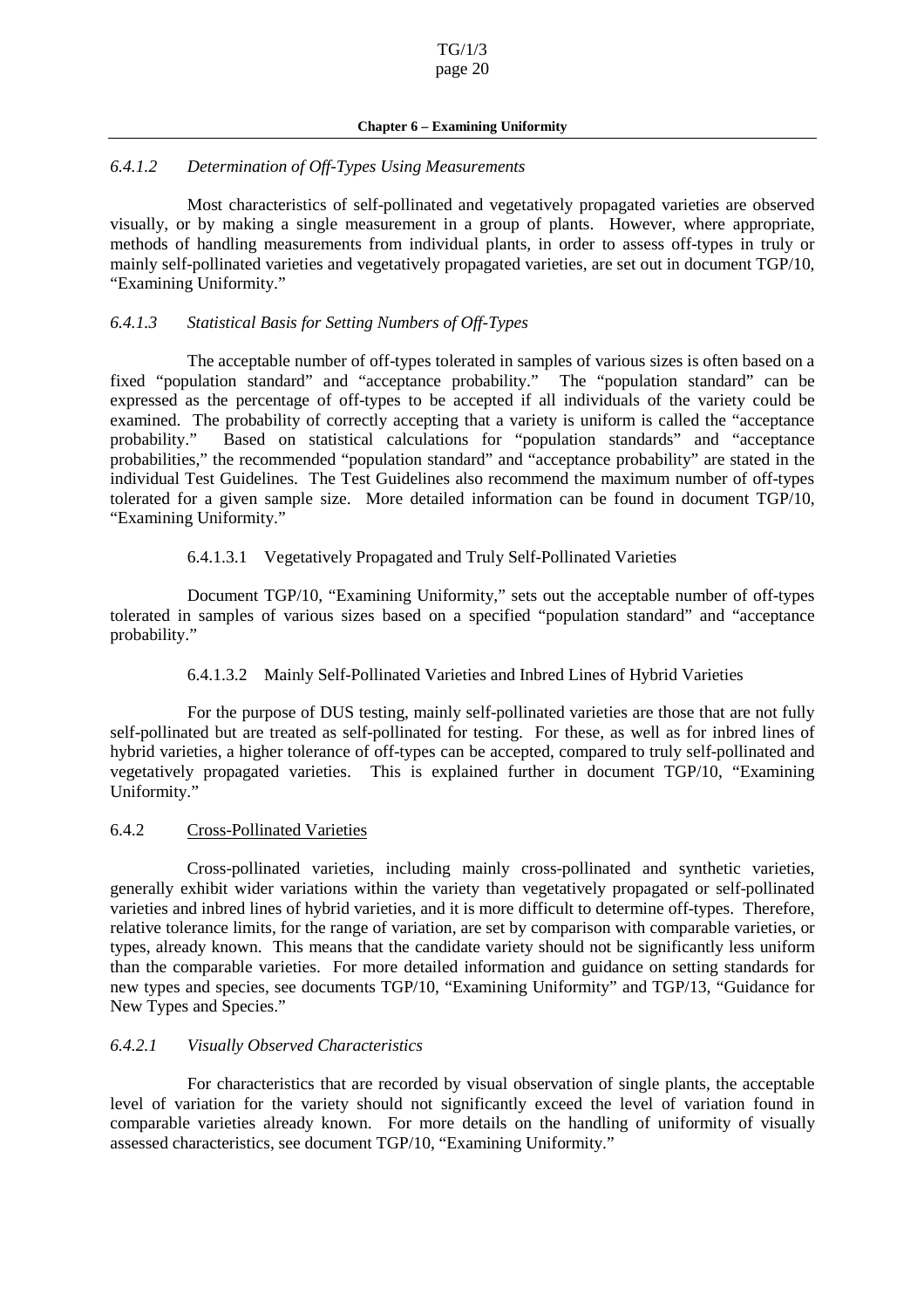#### **Chapter6** – Examining Uniformity

#### <span id="page-20-0"></span>*6.4.2.2 Measured Characteristics*

6.4.2.2.1 For measured characteristics, the acceptable level of variation for the variety should not significantly exceed the level of variation found in comparable va rieties already known. UPOV has proposed several statistical methods for dealing with uniformity in measured quantitative characteristics. One method, which takes into account variations between years, is the Combined Over Years Uniformity (COYU) method.

6.4.2.2.2 For more details on the handling of uniformity in measured quantitative characteristics, see document TGP/10, "Examining Uniformity."

#### 6.4.3 Assessment of Uniformity in Hybrid Varieties

#### *6.4.3.1 General*

6.4.3.1.1 The assessment of uniformity in hybrid varieties depends on the type of hybrid, i.e. whether it is a single -cross hybrid or another type, and whether it is a hybrid resulting from inbred parent lines, vegetatively propagated lines, or from cross -pollinated parents.

6.4.3.1.2 The unifo rmity and stability of a hybrid variety may be assessed by examining the uniformity and stability of the hybrid itself or, under certain conditions, that of the progenitors and the hybrid.

#### *6.4.3.2 Single- Cross Hybrid Varieties Resulting from Inbred Paren t Lines*

Single-cross hybrid varieties resulting from inbred lines are treated as mainly self-pollinated varieties. However, an additional tolerance is allowed for the occurrence of self-pollinated in bred parent plants. It is not possible to fix a percen tage, as decisions differ according to the species and the method of propagation. However, the percentage of such plants should not be so high as to interfere with the trials. Where appropriate, a maximum number will be set in the Test Guidelines.

### *6.4.3.3 Single- Cross Hybrid Varieties Not Resulting Exclusively From Inbred Parent Lines*

For hybrid varieties resulting from at least one cross -pollinated parent, relative tolerance limits should be used, and they should be treated as cross -pollinated or synth etic varieties as long as no other proof is given.

#### *6.4.3.4 Multiple-Cross Hybrid Varieties*

 $6.4.3.4.1$  For other than single -cross hybrids  $(e.g., three$  -way crosses or double crosses), as egregation of certain characteristics is acceptable if it is compatible with the method of propagation of the variety. Therefore, if the heredity of a clear -cut segregating characteristic is known, it is required to be have in the predicted manner. If the heredity of the characteristic is not known, it is treated in the same way as other characteristics in cross -pollinated varieties, i.e. relative tolerance limits, for the range of variation, are set by comparison with comparable varieties, or types, already known (see section 6.4.2).

6.4.3.4.2 For setting a tolerance for th e occurrence of self -pollinated parent plants, the same  $\text{considerations}$  apply as for a single -cross hybrid variety (see section 6.4.3.2).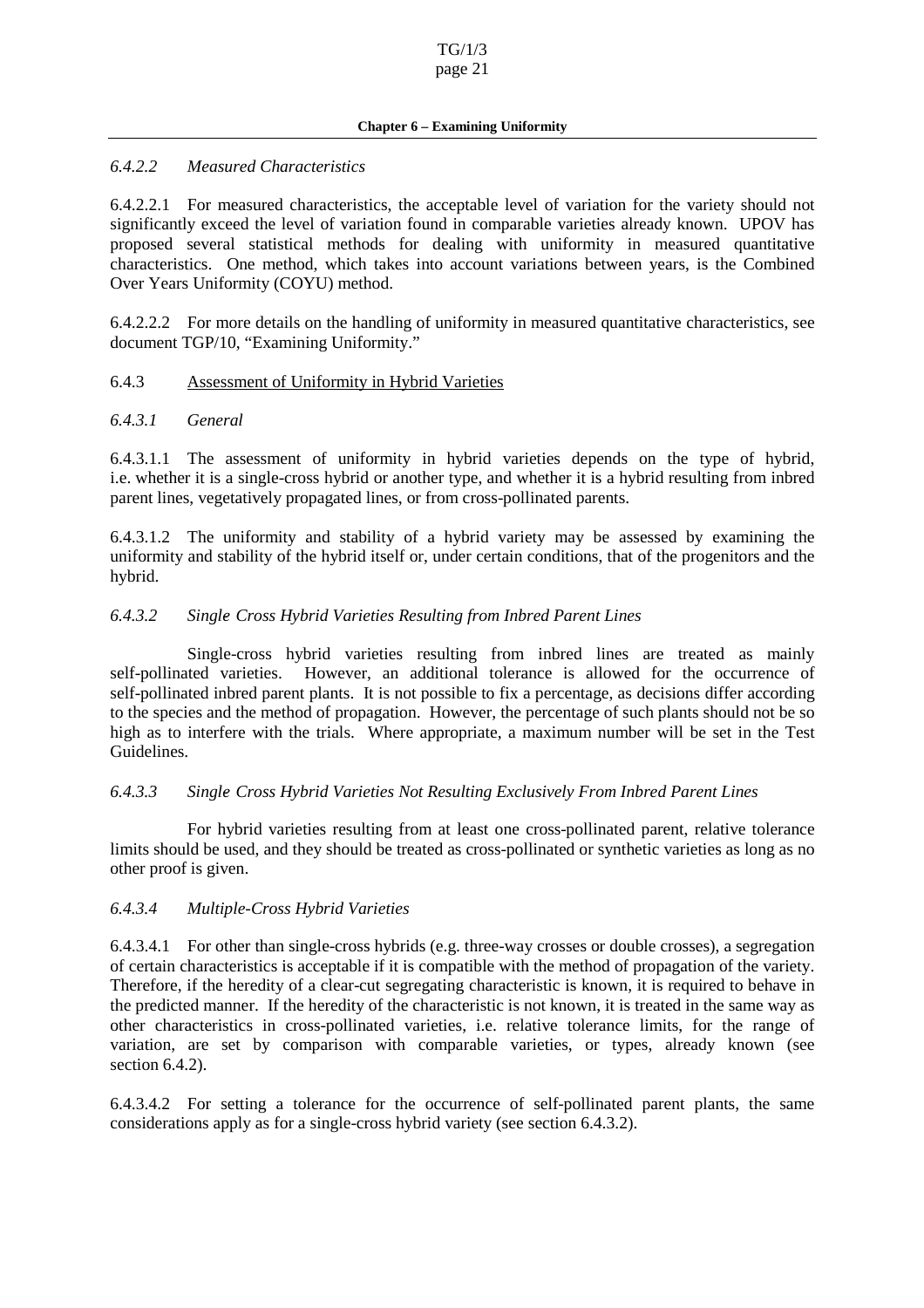#### <span id="page-21-0"></span>**6.5 Unrelated and Very Atypical Plants**

The test material may contain plants that are very atypical or unrelated to those of the variety. These are not necessarily treated as off the variety, and may be disregarded, -types, or part of the variety, and may be disregarded, and the test may be continued, as long as the removal of these very atypical or unrelated plants does not result in an insufficient number of suitable plants for the examination, or make the examination impractical. In choosing the term "may be disregarded," UPOV makes it clear that it will depend on the judgment of the cropexpert. In practice, intests conducted with a small number of pl ants, just one single plant could interfere with the test, and therefore should not be disregarded.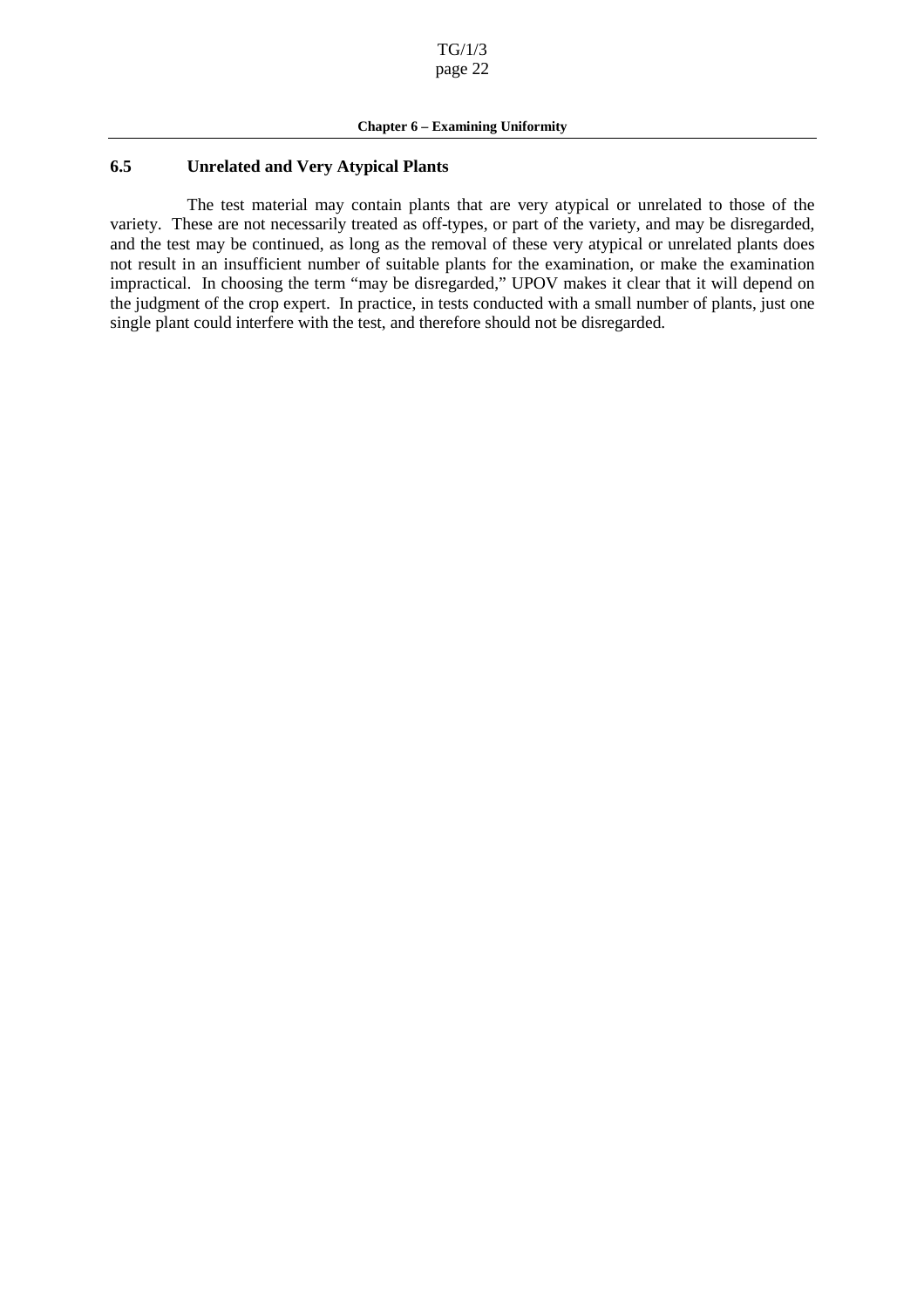# **CHAPTERZ EXAMININ GSTABILITY**

### <span id="page-22-0"></span>**7.1 Requirements of the UPOV Convention**

Article 6 (1)(d) of the 1961/1972 and 1978 Acts of the UPOV Convention require that a variety "must be stable in its essential characteristics, that is to say, it must remain true to its description after repeated reproduction or propagation or, where the breeder has defined a particular cycle of reproduction or multiplication, at the end of each cycle." Similarly, Article 9 of the 1991 Act of the UPOV Convention requires that a variety "shall be deemed to be stable if its relevant characteristics remain unchanged after repeated propagation or, in the case of a particular cycle of propagation, at the end of each such cycle."

### **7.2 Relevant / Essential Characteristics**

The relevant or essential characteristics include at least all characteristics used for the examination of DUS or included in the variety description established at the d ate of grant of protection of that variety. Therefore, all obvious characteristics may be considered, irrespective of whether they appear in the Test Guidelines or not.

# **7.3 Methods for the Examination of Stability**

# 7.3.1 General

7.3.1.1 In practice, it i s not usual to perform tests of stability that produce results as certain as those of the testing of distinctness and uniformity. However, experience has demonstrated that, for many types of variety, when a variety has been shown to be uniform, it can als obe considered to be stable. Furthermore, if the variety is not stable, material produced will not conform to the characteristics of the variety, and where the breeder is unable to provide material conforming to the characteristics of the variety, the br eeder's right may be cancelled.

7.3.1.2 Where appropriate, or in cases of doubt, stability may be tested, either by growing a further generation, or by testing a new seed or plants to ck to ensure that it exhibits the same characteristics as those shown by the previous material supplied. Further guidance on the examination of stability is considered indocument TGP/11, "Examining Stability."

# 7.3.2 Hybrid Varieties

The stability of a hybrid variety may, in addition to an examination of the hybrid variety itself, also be assessed by examination of the uniformity and stability of its parent lines.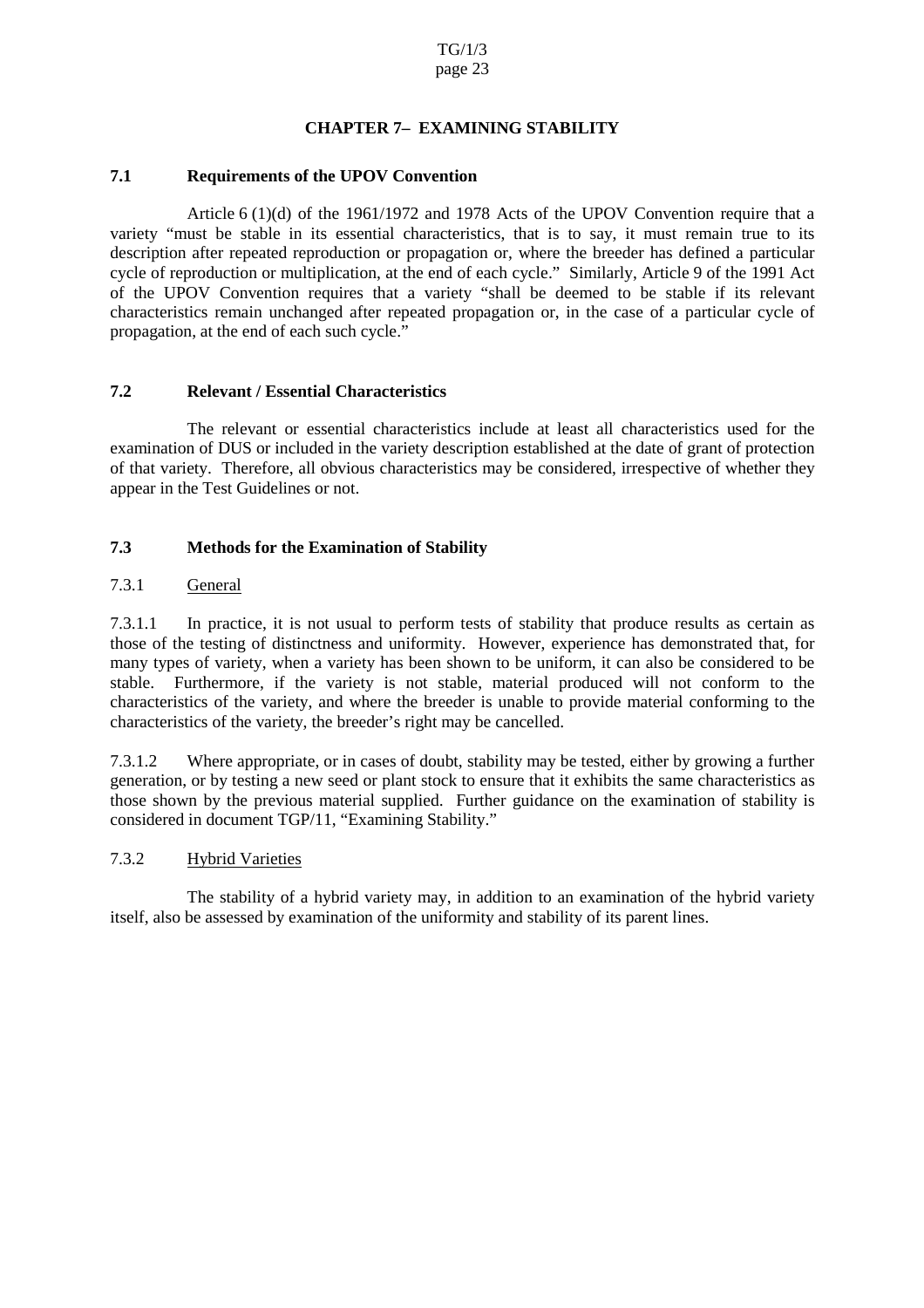### **CHAPTER 8 – COMPOSIT ION OF TEST GUIDELIN ES**

#### <span id="page-23-0"></span>**8.1 Coverage of Individual Test Guidelines**

In most cases, individual Test Guidelines are prepared for each species although, in some cases, it may be appropriate to prepare Test Guidelines covering a wider or narrower grouping of varieties. Different groups of varieties within a species can be dealt with in separate or subdivided Test Guidelines if the categories can be reliably separated on the basis of characteristics suitable for distinctness, or where an appropriate procedure has been developed to ensure that all varieties of common knowledge will be adequately considered for distinctness (see also Chapter  $\qquad$  5, section 5.3.1). Where appropriate, such procedures are explained indocument TGP/9, "Examining Distinctness."

#### 8.2 **Development of Test Guidelines**

8.2.1 The individual Test Guidelines are prepared or, where appropriate, revised according to the procedures set out in document TGP/7, "Development of Test Guidelines." Once prepared by the appropriate Technical Working Party for the species concerned, a draft is sent for comments to the relevant international professional organizations and institutions working in the field of the species concerned. On the basis of the comments received, the draft Test Guidelines are finalized by the Technical Working Party concerned and presented to the UPOV Technical Committee for final adoption and publication.

8.2.2 Document TGP/2, "List of Test Guidelines Adopted by UPOV," contains a list of all Test Guidelines adopted by UPOV.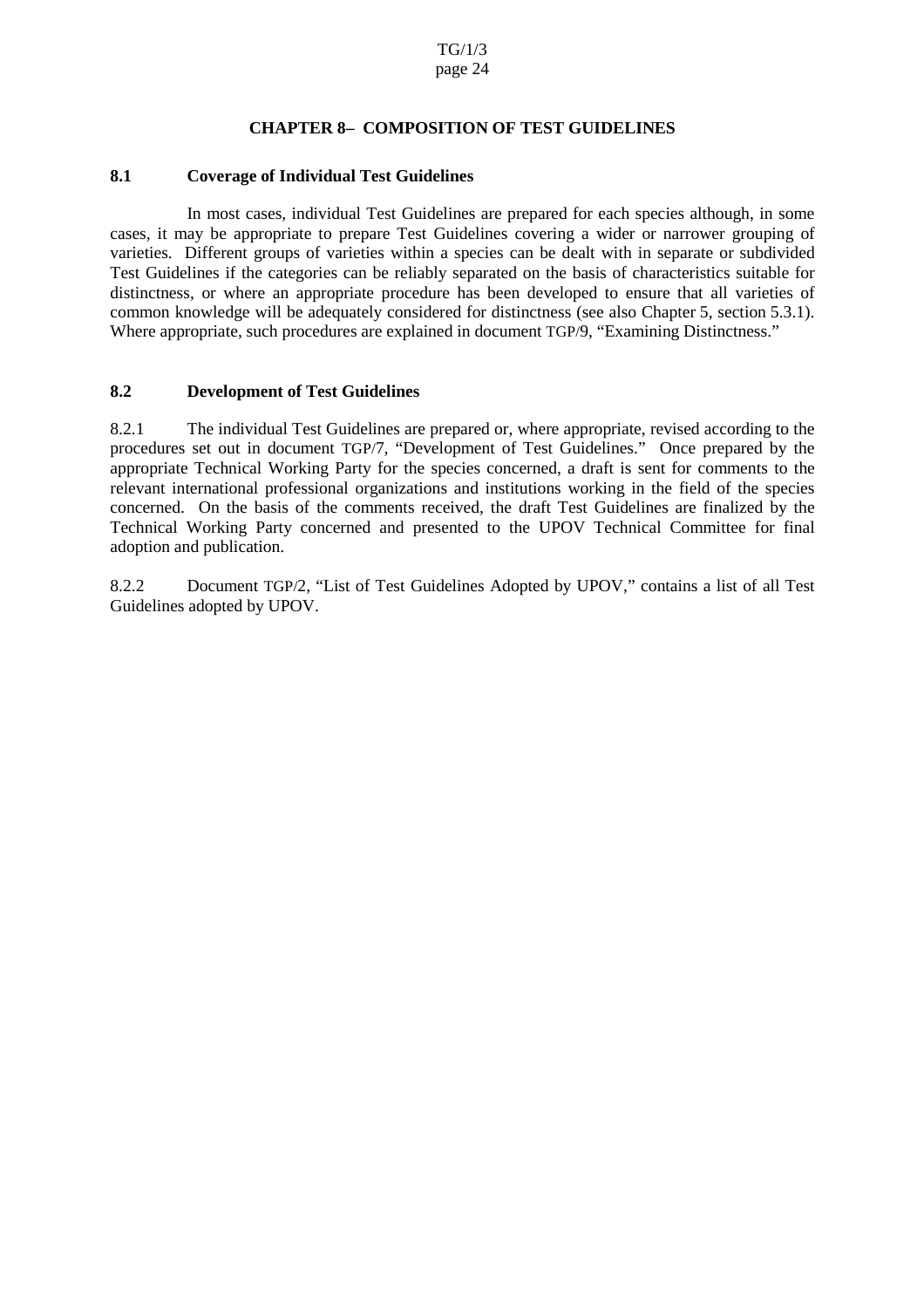### **CHAPTER9 CONDUCT OF DUSTESTING INTHEABSENCEOFTE STGUIDELINES**

### <span id="page-24-0"></span>**9.1 Introduction**

A number of Test Guidelines have been developed and there ar e continual additions, an up-to-date list of which is provided indocument TGP/2, "List of Test Guidelines Adopted by UPOV." However, UPOV recommends the following procedure to provide guidance on the testing of distinctness, uniformity and stability wher ethere are no Test Guidelines for a given species.

# **9.2 DUS Testing Experience of Other Members of the Union**

9.2.1 The examining office is invited to consult document TGP/5, "Experience and Cooperation in DUS Testing," to ascertain whether other UPOV mem bers of the Union have already conducted DUS testing on the required species or have national test guidelines.

9.2.2 Where such experience is available or national test guidelines exist, countries are invited to approach the members of the Union concerned and, in accordance with the principles in the General Introduction, seek to harmonize their testing procedures as far as possible. As a next step, the members of the Union concerned are invited to inform UPOV of the existence of the harmonized testing pr ocedure, according to the measures provided in document TGP/5, "Experience and Cooperation in DUS Testing," or, if appropriate, recommend that UPOV prepare Test Guidelines for the species concerned.

# **9.3 DUS Testing Procedures for New Species or Variety G roupings**

9.3.1 Where neither practical testing experience normational test guidelines are available in other countries for the species or variety grouping concerned, members of the Union should develop their own testing procedures as set out below.

9.3.2 When developing such testing procedures, offices are encouraged to align them on the principles set forth in this General Introduction, by following this document and the guidance for the development of Test Guidelines contained indocument TGP/7, "Devel opment of Test Guidelines."

9.3.3 The testing procedure should be documented, in accordance with the requirements of Test Guidelines, to the extent that experience and information permit.

9.3.4 The office should then inform UPOV of these developments acc ording to the measures provided in document TGP/5, "Experience and Cooperation in DUS Testing," so that the information can then be passed on to all members of the Union and consideration can be given to the development of Test Guidelines.

[Annex follows ]